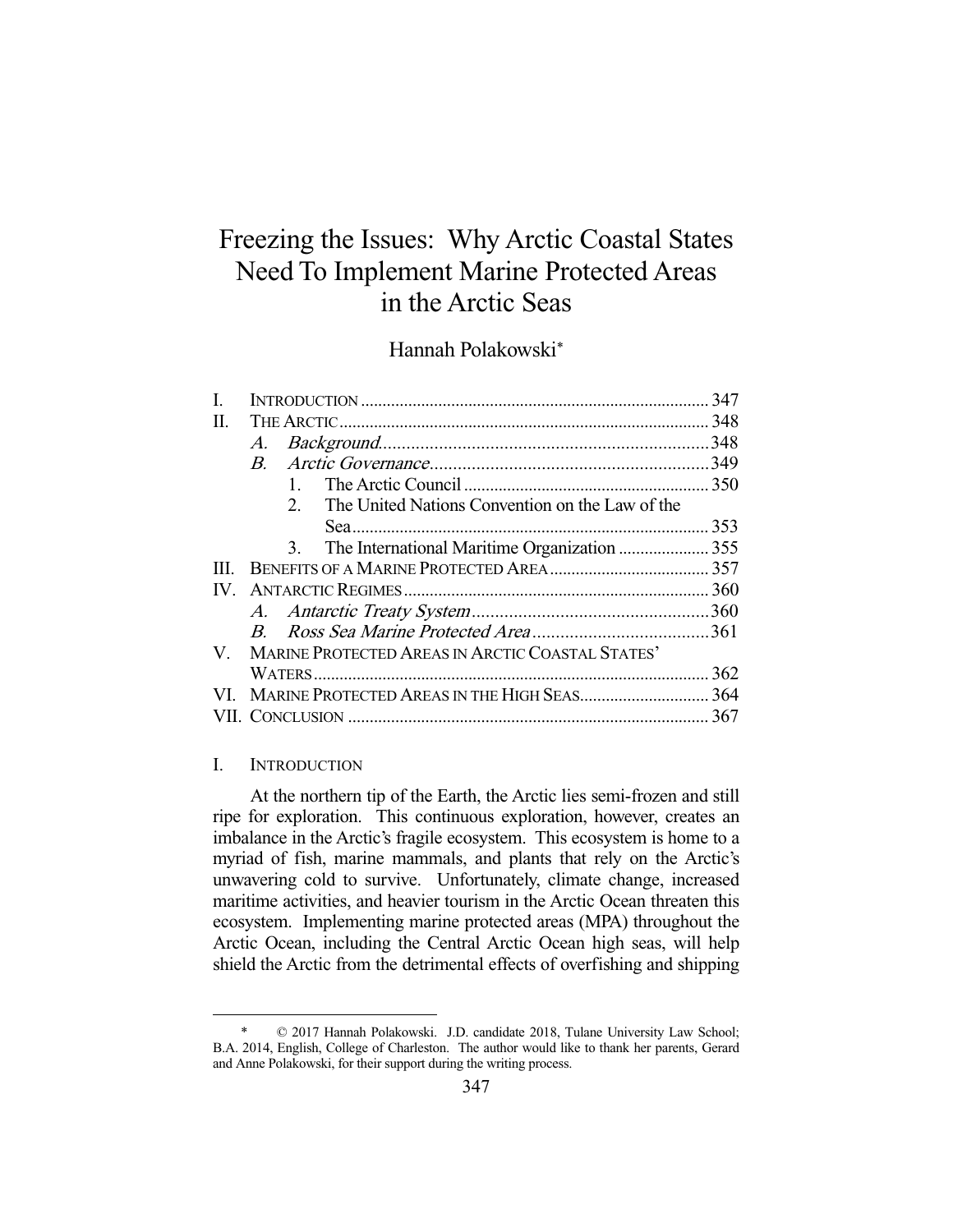while giving it time to recuperate losses from climate change.<sup>1</sup> The Arctic Council—composed of Arctic coastal states, Arctic indigenous communities, and states with an interest in the Arctic—is the most competent body to create MPAs in the Arctic high seas. Although the Arctic Council established a framework for a Pan-Arctic network of MPAs, it has not made progress in implementing them. This is a negative consequence of the Arctic Council being a soft law organization and forming under a nonbinding treaty, contrary to the binding legal regimes in the Antarctic that have successfully implemented high seas MPAs. In addition to the work the Arctic Council can do, the Arctic coastal states must continue to implement MPAs in their exclusive economic zones (EEZ). Part II of this Comment discusses the background of the Arctic and the history of Arctic governing regimes. Part III discusses the benefits of MPAs in the Arctic, while Part IV covers the Antarctic Treaty System and successful MPAs in the Antarctic. Part V analyzes how Arctic coastal states implement MPAs in their EEZs. Lastly, Part VI discusses how the Arctic Council and Arctic coastal states should create an MPA in the Arctic high seas.<sup>2</sup>

## II. THE ARCTIC

## A. Background

-

 There is no set definition for the Arctic because different organizations and States use different ones. The most common definition is north of the Arctic Circle  $(66°33'N)$ .<sup>3</sup> The Arctic Monitoring and Assessment Programme (AMAP) defines the Arctic as "terrestrial and marine areas north of the Arctic Circle (66°32'N), and north of 62°N in Asia and 60°N in North America, modified to include the marine areas north of the Aleutian chain, Hudson Bay, and parts of the North Atlantic Ocean including the Labrador Sea," because the Arctic Circle line does not take into account variations in temperature, presence of mountain ranges and large bodies of water, and differences in permafrost occurrence.<sup>4</sup> This definition adds significantly more area to the Arctic than the first definition. The northern coordinates of the

 <sup>1.</sup> See Framework for a Pan-Arctic Network of Marine Protected Areas, PAME INT'L SECRETARIAT 7 (2015), http://www.pame.is/images/03\_Projects/MPA/MPA\_Report.pdf [hereinafter Framework for a Pan-Arctic Network].

 <sup>2.</sup> Although fisheries are a vital aspect of the Arctic Ocean, this Comment will focus on the overarching features of the challenges and need to implement an MPA.

<sup>3.</sup> All About Arctic Climatology and Meteorology, NAT'L SNOW & ICE DATA CENTER (2017), https://nsidc.org/cryosphere/arctic-meteorology/arctic.html.

 <sup>4.</sup> Assessment Report, ARCTIC MONITORING & ASSESSMENT PROGRAMME 9, 10 (1998).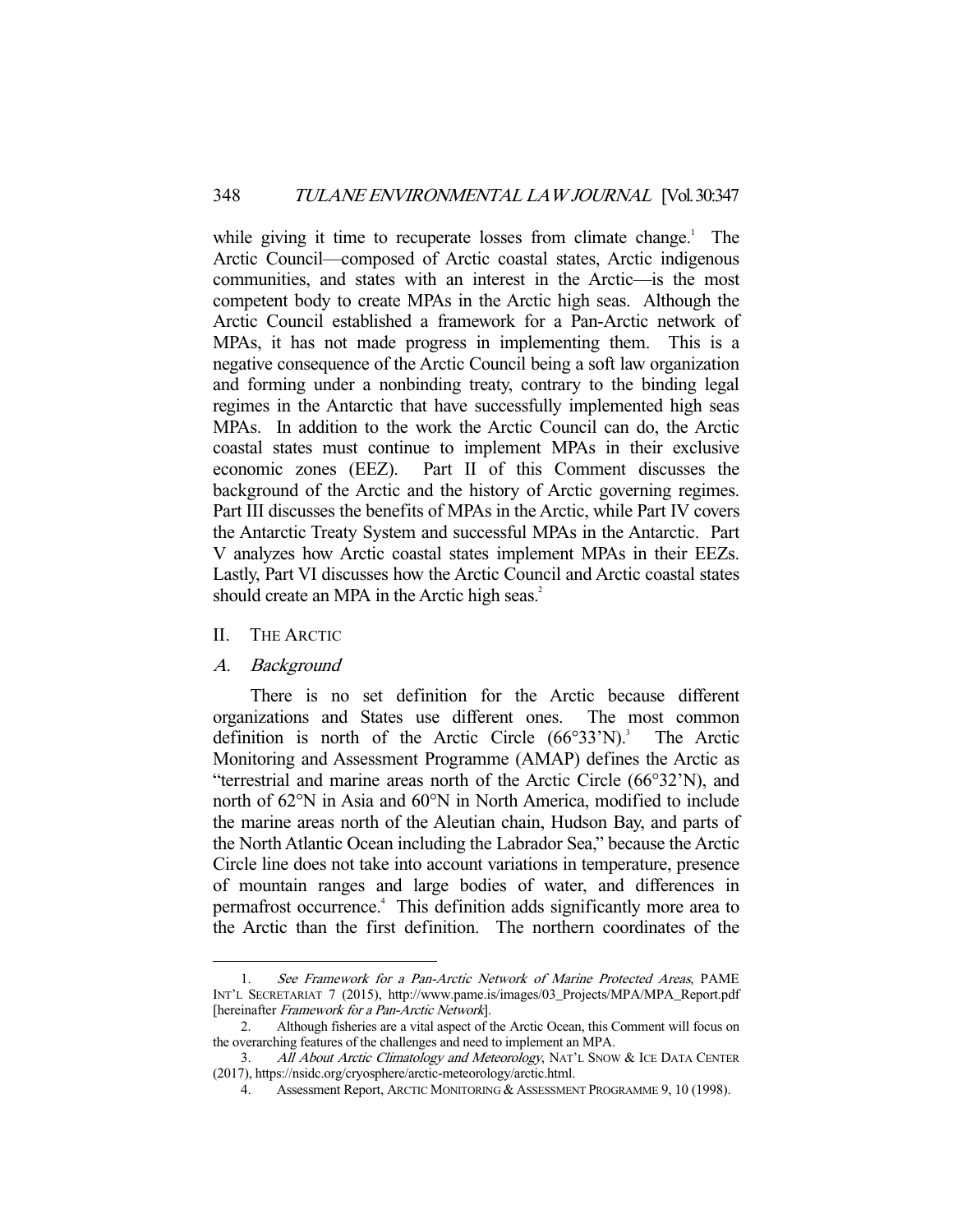Arctic are why it is particularly sensitive to climate change. Melting of Arctic ice contributes to redirecting migration patterns of fish stocks and might also lead the Arctic states to open up the Central Arctic Ocean as a second Arctic shipping route, the Northwest Passage being the first.<sup>5</sup> When the earth's surface starts to warm, increasing amounts of Arctic snow and ice melt, exposing more of the earth's surface, and continuing the cycle of warming.<sup>6</sup> If this cycle continues, it could impact storm tracks, severity of cold-air outbreaks near the Equator, and frequency and patterns of precipitation.<sup>7</sup>

 Arctic ice melting in the high seas and warmer temperatures lead to an increase in tourism and business in the Arctic. These activities did not occur in previously frozen areas of the Central Arctic Ocean, but the melting ice brings ecotourism and oil drilling to it before it can adapt to the change in temperature. An MPA in the Arctic that does not allow these activities to occur is beneficial because it will let scientists evaluate the area and ecosystem to adapt to climate change before bigger changes, like ships and people, infiltrate the Arctic. The high seas are semiprotected by the United Nations Convention on the Law of the Sea, but the lack of a legally binding Arctic governance system and the fuzzy nature of international law pose problems for a high seas MPA.

#### B. Arctic Governance

 The Arctic coastal states—Canada, Denmark, Norway, Russia, and the United States (the Arctic Five)—have left the Central Arctic under protected and susceptible to these issues because they have not created a binding legal regime. The Ilulissat Declaration, adopted in 2008, states that the existing international legal framework—the 1982 United Nations Law of the Sea Convention—is adequate enough to govern the Arctic.<sup>8</sup> However, the International Maritime Organization (IMO) recently implemented the Polar Code as an additional legal framework to govern Arctic shipping and prevent pollution in the Arctic.<sup>9</sup> Although the United States and Canada have MPAs in their EEZ, the lack of a uniform treaty

 <sup>5.</sup> INGVILD ULRIKKE JAKOBSEN, MARINE PROTECTED AREAS IN INTERNATIONAL LAW— AN ARCTIC PERSPECTIVE 299 (Malgosia Fitzmaurice et al. eds., 2016).

 <sup>6.</sup> Mark Serreze, Why Is the Arctic So Sensitive to Climate Change and Why Do We Care?, NAT'L OCEANIC & ATMOSPHERIC ADMIN. (Aug. 28, 2008), http://www.pmel.noaa.gov/ arctic-zone/essay\_serreze.html.

 <sup>7.</sup> Id.

 <sup>8.</sup> See Arctic Ocean Conference, The Ilulissat Declaration (May 28, 2008), http://www.oceanlaw.org/downloads/arctic/Ilulissat\_Declaration.pdf.

 <sup>9.</sup> Shipping in Polar Waters, INT'L MAR. ORG., http://www.imo.org/en/mediacentre/hot topics/polar/pages/default.aspx (last visited Mar. 4, 2017) [hereinafter Shipping in Polar Waters].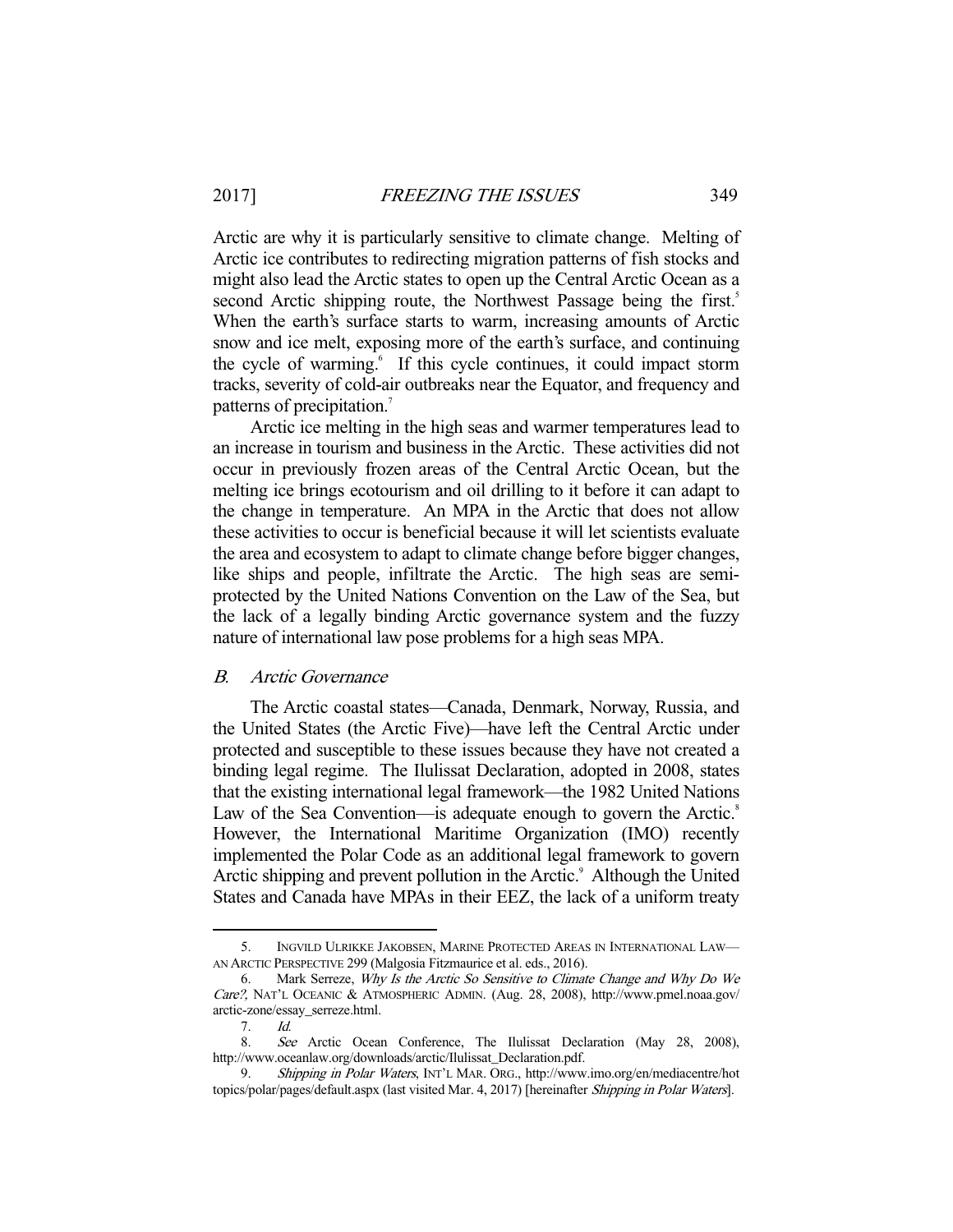between the Arctic Five presents challenges for implementing an MPA in the Central Arctic Ocean. On the other hand, the MPA recently implemented in the Ross Sea off of Antarctica could provide a legal framework for developing an MPA in the Arctic, which I will discuss in Part IV.

## 1. The Arctic Council

 The Arctic Council is the primary intergovernmental body for open discussions on issues affecting the Arctic, carrying out its mandates in the form of Working Groups.<sup>10</sup> The Ottawa Declaration created the Arctic Council in 1996.<sup>11</sup> The Council's primary members are the Arctic States: Canada, Denmark, Finland, Iceland, Norway, the Russian Federation, Sweden, and the United States.<sup>12</sup> Its purpose is promoting "cooperation, coordination, and interaction" between not only the Arctic States, but Arctic indigenous peoples and other Arctic inhabitants on issues relating primarily to environmental protections and sustainable development in the Arctic.<sup>13</sup> The indigenous peoples organizations—the Aleut International Association, Arctic Athabaskan Council, Gwich'in Council International, Inuit Circumpolar Conference, Russian Association of Indigenous Peoples of the North, and the Saami Council—are permanent participants in the Arctic Council.<sup>14</sup> The "permanent participants" category opens a dialogue of active participation and consultation between the indigenous peoples and the Arctic States.<sup>15</sup> The last category of membership is of Observer status, reserved for those that the Council determines can contribute to its work.<sup>16</sup> These members consist of non-Arctic states, intergovernmental and inter-parliamentary organizations, and nongovernmental organizations.<sup>17</sup> The Arctic Council Chairmanship rotates every two years: Canada held the Chairmanship from 2013-2015, the United States from 2015-2017, with Finland taking over soon in May 2017.

<sup>10.</sup> The Arctic Council: A Backgrounder, ARCTIC COUNCIL, http://www.arctic-council. org/index.php/en/about-us (last visited Mar. 4, 2017).

 <sup>11.</sup> Ottawa Declaration (Sept. 19, 1996), https://oaarchive.arctic-council.org/bitstream/ handle/11374/85/EDOCS-1752-v2-ACMMCA00\_Ottawa\_1996\_Founding\_Declaration.PDF? sequence=5&isAllowed=y.

 <sup>12.</sup> Id.

<sup>13.</sup> *Id.* art. 1(a).

<sup>14.</sup> The Arctic Council: A Backgrounder, supra note 10.

 <sup>15.</sup> Id.

<sup>16.</sup> Ottawa Declaration, *supra* note 11, art. 3.

<sup>17.</sup> *Id.* art.  $3(a)-(c)$ .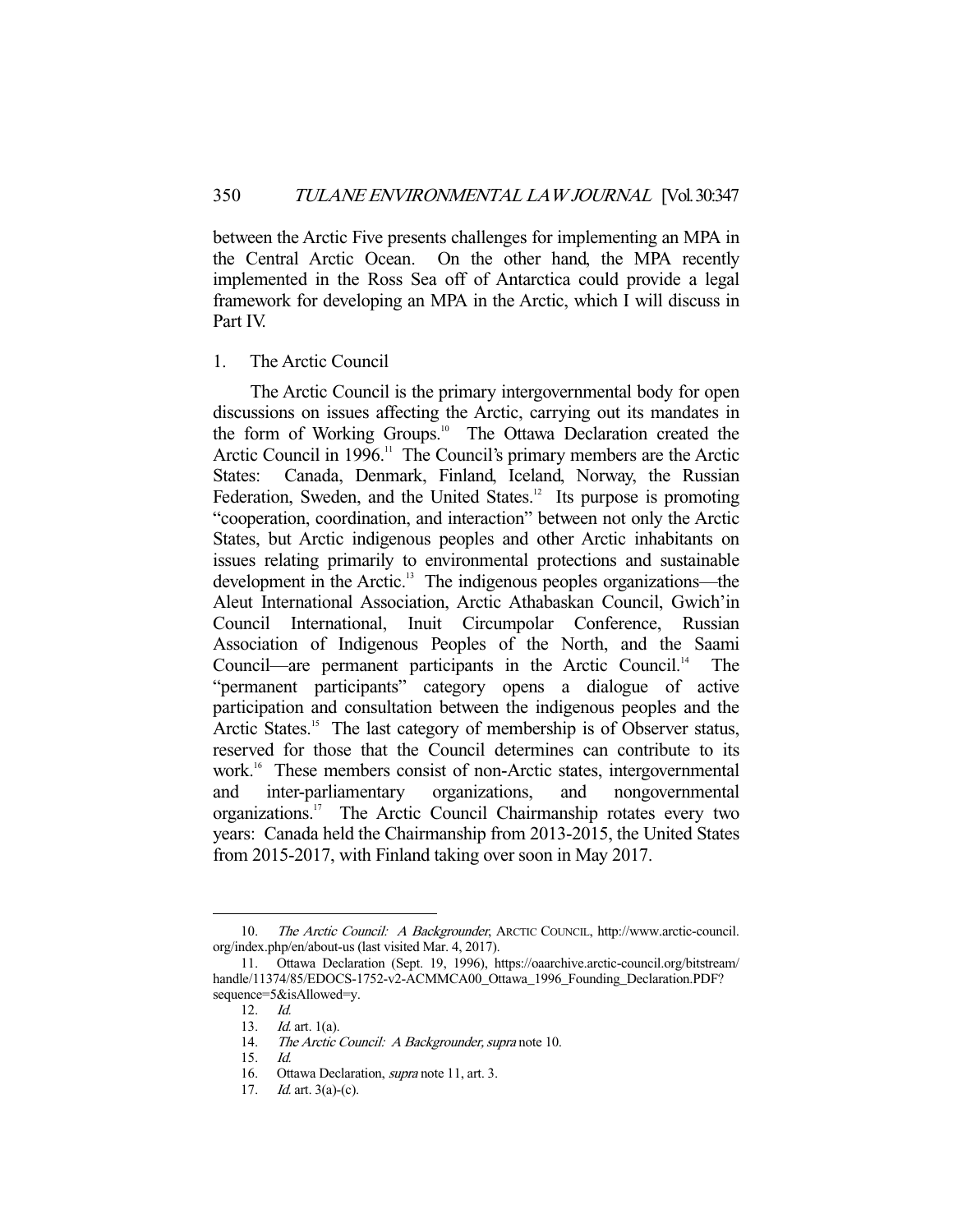The Arctic Council carries out its work in six Working Groups. The Arctic Contaminants Action Program encourages states to reduce emissions and releases of other pollutants.<sup>18</sup> The Arctic Monitoring and Assessment Program provides scientific data to governments to help fight climate change and monitors the Arctic environment, ecosystems, and human populations.<sup>19</sup> The Conservation of Arctic Flora and Fauna Working Group works to conserve the Arctic's biodiversity and ensure sustainability of Arctic living resources.<sup>20</sup> The Emergency Prevention, Preparedness and Response Working Group helps protect the Arctic from the threat or impact of a release of pollutants or radionuclides. $21$  The Protection of the Arctic Marine Environment Working Group brings together the Arctic Council's activities for the protection and sustainable use of the marine environment.<sup>22</sup> Lastly, the Sustainable Development Working Group helps advance sustainable development and improve the conditions of the Arctic community.<sup>23</sup> These Working Groups produce studies such as Recommended Practices for Oil Spill Prevention, Identification of Arctic Marine Areas of Heightened Ecological or Cultural Significance, and the Circumpolar Biodiversity Monitoring Program Strategic Plan 2013-2017.<sup>24</sup>

 The State that holds the Council Chairmanship is responsible for pushing through projects and mandates. A goal of the United States' chairmanship (2015-2017) has been continuing to create a Pan-Arctic Network of MPAs and creating an inventory of existing Arctic MPAs in coastal states' EEZs.<sup>25</sup> David Balton, the U.S. Chair of the Senior Arctic Officials, expressed his wish for the Arctic Council to move from "policy-shaping to policy-making" and emphasized the importance of the Arctic marine environment.<sup>26</sup> Finland takes over the Chairmanship in May 2017 and will focus on implementing the Paris Agreement on

<sup>18.</sup> The Arctic Council: A Backgrounder, supra note 10.

 <sup>19.</sup> Id.

 <sup>20.</sup> Id.

 $21.$  *Id.*<br> $22.$  *Id.* 

 $22.$ 

 <sup>23.</sup> Id.

 <sup>24.</sup> Significant Products from Arctic Council Working Groups, ARCTIC COUNCIL, http:// www.arctic-council.org/index.php/en/our-work2/8-news-and-events/49-significant-productsfrom-arctic-council-working-groups (last updated July 16, 2015).

<sup>25.</sup> Arctic Law & Policy Inst. Univ. of Wash., Arctic Law and Policy Year in Review: 2015, 6 WASH. J. ENVTL. L. & POL'Y 71, 134 (2016).

<sup>26. 20</sup> Years of the Arctic Council: Making a Positive Future Impact, ARCTIC COUNCIL (Sept. 21, 2016), http://www.arctic-council.org/index.php/en/our-work2/8-news-and-events/419- 20-years-balton-3.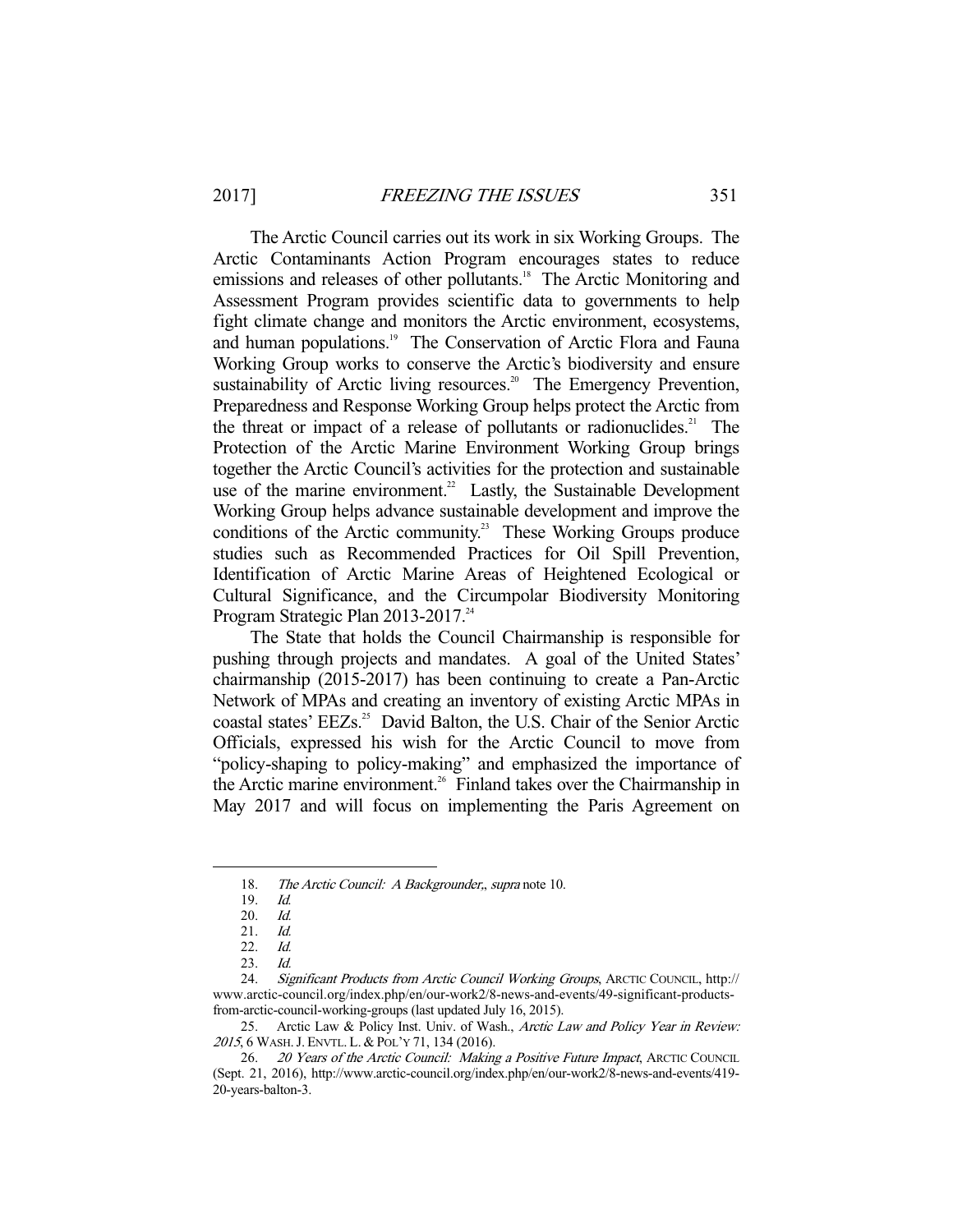Climate Change and the UN Sustainable Development Goals.<sup>27</sup> Finland intends to continue U.S. initiatives in the Arctic in regards to climate change, environmental protection, and sound scientific research.<sup>28</sup> Finland should continue the United States' work in further developing an MPA network.

 Although each Chairmanship of the Arctic Council develops projects and mandates to further its goals, the Ottawa Declaration is nonbinding. The Arctic Council itself does not have power to give out, which complicates creating MPAs in the Central Arctic Ocean. The Arctic Council is not responsible for implementing and enforcing its own guidelines, assessments, or recommendations; each individual Arctic State must do so individually.<sup>29</sup> An additional downside of the Arctic Council is that it is only a forum, with no programming budget. Funding is voluntary, making long-term initiatives that require guaranteed funding difficult.<sup>30</sup> The projects must be sponsored by one or more Arctic States or other entities.<sup>31</sup> This does not make the Arctic Council an attractive vehicle for creating an MPA in the Arctic Ocean, but it is the forum most competent and willing to protect the Arctic seas.

 While the Antarctic Treaty System (ATS) inspired the Arctic Council, there are notable differences between the two international bodies.<sup>32</sup> The ATS governs a continent and does not involve shared resources or sovereign nations, while the Arctic Council is made up of sovereign states that want to utilize the Arctic Ocean for shipping, living resources, and oil and gas. Additionally, the ATS developed from a treaty and the Arctic Council's declaration is not legally binding. For these reasons, it is more difficult to implement an MPA in the Arctic Ocean. The members of the Arctic Council have much more at stake in the Arctic Ocean than other bodies of the Antarctic Treaty System because of resource extraction, indigenous communities, and shipping. On the other hand, the MPAs in the high seas of the Antarctic waters provide confidence that the Arctic States may push towards an MPA, especially for reasons laid out in Part IV.

<sup>27.</sup> Finland's Chairmanship of the Arctic Council in 2017-2019, MINISTRY FOR FOREIGN AFF. FIN. (Feb. 9, 2017), http://formin.finland.fi/public/default.aspx?contentid=356546.

 <sup>28.</sup> Timo Soini, Minister for Foreign Affairs of Fin., Remarks at the Arctic Circle Conference (Oct. 7, 2016).

<sup>29.</sup> The Arctic Council: A Backgrounder,, supra note 10.

<sup>30. 20</sup> Years of the Arctic Council: What Are the "Big Questions" Ahead?, ARCTIC COUNCIL (Sept. 20, 2016), http://www.arctic-council.org/index.php/en/our-work2/8-news-andevents/418-20-years-balton-2.

 <sup>31.</sup> The Arctic Council: A Backgrounder, supra note 10.

 <sup>32.</sup> Erik Molenaar, Current and Prospective Roles of the Arctic Council System Within the Context of the Law of the Sea, 27 INT'L J. MARINE & COASTAL L. 553, 572 (2012).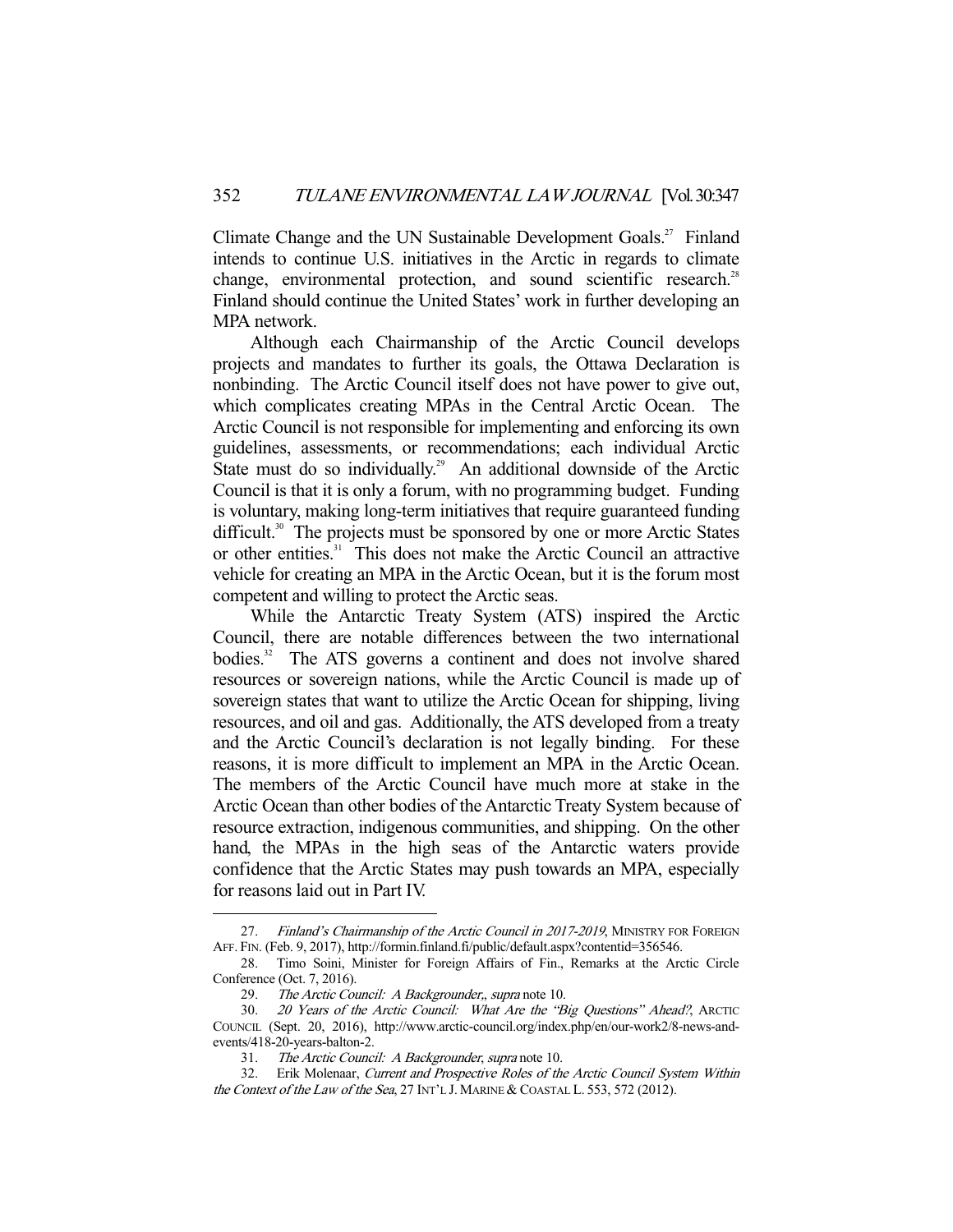#### 2. The United Nations Convention on the Law of the Sea

 The United Nations Convention on the Law of the Sea (UNCLOS) provides a legal regime for the seas and ocean and promotes peace and security throughout.<sup>33</sup> UNCLOS provides a regulatory framework for a multitude of ocean management issues including marine living resource management, coastal-state management responsibilities, and pollution.<sup>34</sup> One year after sixty states ratified the Convention, it entered into force in 1993. As of September 23, 2016, there are 168 parties to UNCLOS.<sup>35</sup> The United States is the only Arctic state not a party to UNCLOS, but it acknowledges most parts of the Convention as customary international law.<sup>36</sup> Although UNCLOS provides a legal framework for the seas, including the Arctic Ocean, it comes with limitations on implementing an MPA in the Central Arctic Ocean, which is outside the jurisdiction of member states.

 A coastal state retains certain duties and rights up to 200 nautical miles (nm) seaward from the state's coastline. The coastal state may invoke sovereignty in its territorial sea, extending 12nm from the coastline.<sup>37</sup> In its contiguous zone, extending 12nm to 24nm from the coastline, the state may prevent infringement on its customs, immigration, fiscal or sanitary laws within its territory and territorial sea, and punish infringement of those laws committed in its territory or territorial sea.38 A coastal state's EEZ extends from the coastline to 200nm seaward.<sup>39</sup> In its EEZ, a coastal state may explore and exploit its resources but retains a duty to conserve and manage both the living and nonliving natural resources in the area.<sup>40</sup> Regarding living resources, UNCLOS provides that the coastal state has a responsibility to "ensure through proper conservation and management" that the living resources in the area are not overexploited and shall cooperate with competent

 <sup>33.</sup> United Nations Convention on the Law of the Sea preamble, Dec. 10, 1982, 1833 U.N.T.S 397 [hereinafter UNCLOS].

 <sup>34.</sup> Angie Lyne Fredrickson, Note, The Ice-Free Arctic Is Coming: Why a Circumpolar Network of Marine Protected Areas Is Needed To Protect Arctic Fisheries from Climate Change, 8 DREXEL L.REV. 185, 207 (2015).

 <sup>35.</sup> Chronological Lists of Ratification of, Accessions and Successions to the Convention and the Related Agreements, OCEANS & L. SEA UNITED NATIONS (Sept. 23, 2016), http://www. un.org/depts/los/reference\_files/chronological\_lists\_of\_ratifications.htm#The%20United%20 Nations%20Convention%20on%20the%20Law%20of%20the%20Sea.

<sup>36.</sup> *Id.*; Fredrickson, *supra* note 34, at 207.<br>37. UNCLOS, *supra* note 33, art. 2, 3.

UNCLOS, *supra* note 33, art. 2, 3.

 <sup>38.</sup> Id. art. 33.

 <sup>39.</sup> Id. art. 57.

 <sup>40.</sup> Id. art. 56.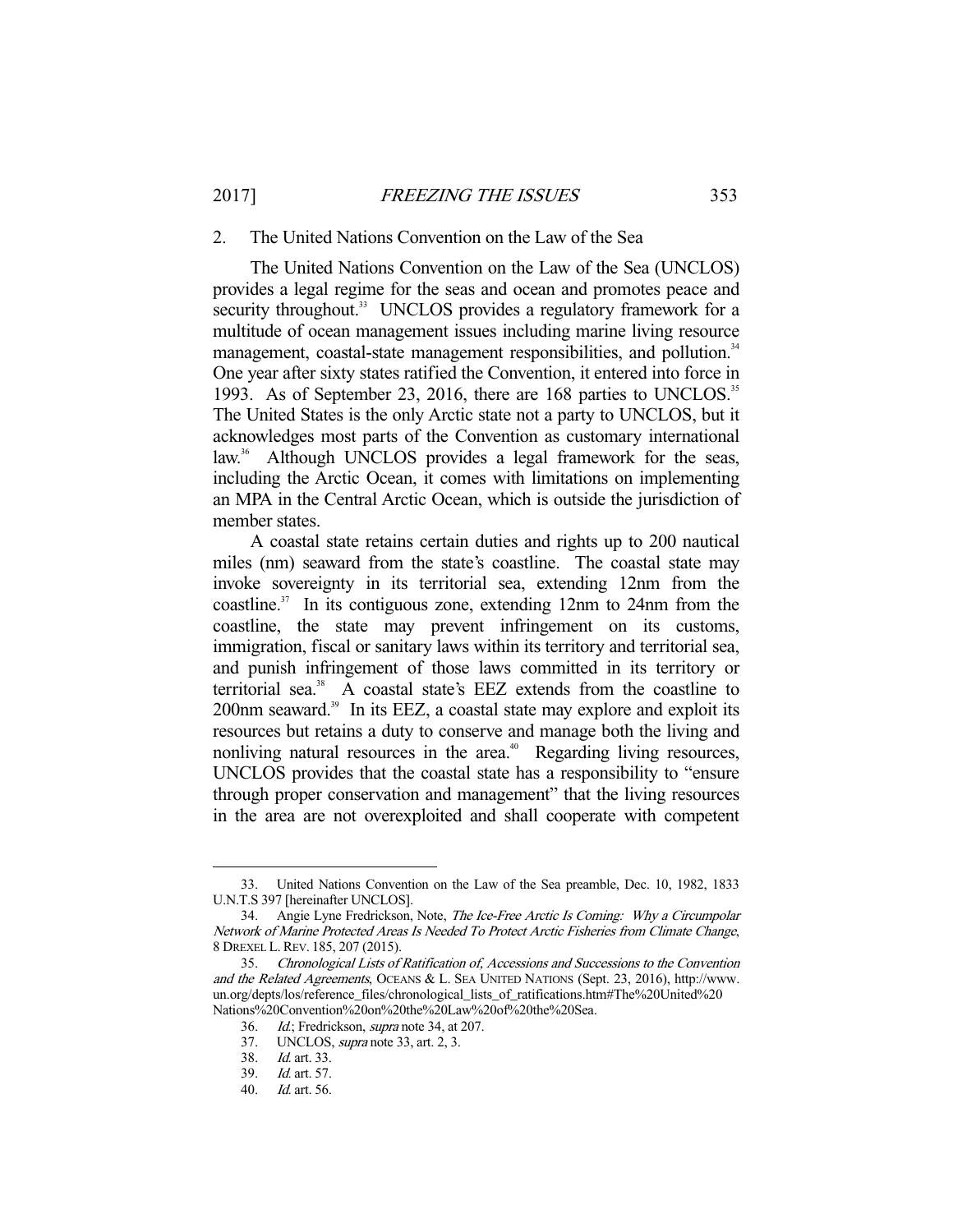international organizations to achieve this.<sup>41</sup> UNCLOS further provides for specific regulations regarding fish stocks, marine mammals, and a coastal state's EEZ.<sup>42</sup> Because a coastal state retains control over its EEZ and is responsible for conservation measures, the state may easily utilize an MPA to protect its resources.

 Challenges lie in creating an MPA on the high seas. The high seas are not owned or controlled by any state. UNCLOS defines high seas as "all parts of the sea that are not included in the exclusive economic zone, in the territorial sea or in the internal waters of a State, or in the archipelagic waters of an archipelagic state.<sup>743</sup> States may exercise freedom of navigation, fishing, and construction of artificial islands, but no state may exercise sovereignty over any part of the high seas.<sup>44</sup> States are entitled to lay pipelines and submarine cables on the high seas beyond the continental shelf.<sup>45</sup> Additionally, every state has the right to sail ships flying its flag on the high seas.<sup>46</sup> These provisions give states the freedom to engage in semi-unregulated activities that can harm the fragile marine environment in the Central Arctic Ocean.

 Moreover, UNCLOS contains provisions regarding the management and conservation of living resources on the high seas. Many of these provisions pertain to fisheries management. While citizens of each state has the right to engage in fishing on the high seas, states also have a duty to take measures "as may be necessary" in the conservation of living resources on the high seas and cooperate with other States in taking these measures as well.<sup>47</sup> States that exploit living resources shall enter into negotiations with other states on the proper measures necessary for conservation.48 States have a duty to apply these conservation measures to marine mammals as well.<sup>49</sup> Thus, while certain UNCLOS provisions give broad freedoms on the high seas, those freedoms are limited when it comes to the use of living resources.

 UNCLOS gives coastal states the "right to adopt and enforce" laws and regulations for the "prevention, reduction and control of marine pollution from vessels in ice-covered areas."<sup>50</sup> The limitation of this

 <sup>41.</sup> Id. art. 61(2).

 <sup>42.</sup> Id. arts. 62, 64-68.

<sup>43.</sup> *Id.* art. 86.<br>44. *Id.* arts. 87 Id. arts. 87, 89.

 <sup>45.</sup> Id. art. 112.

 <sup>46.</sup> Id. art. 90.

 <sup>47.</sup> Id. arts. 116-17.

 <sup>48.</sup> Id. art. 118.

 <sup>49.</sup> Id. art. 120.

 <sup>50.</sup> Id. art. 234.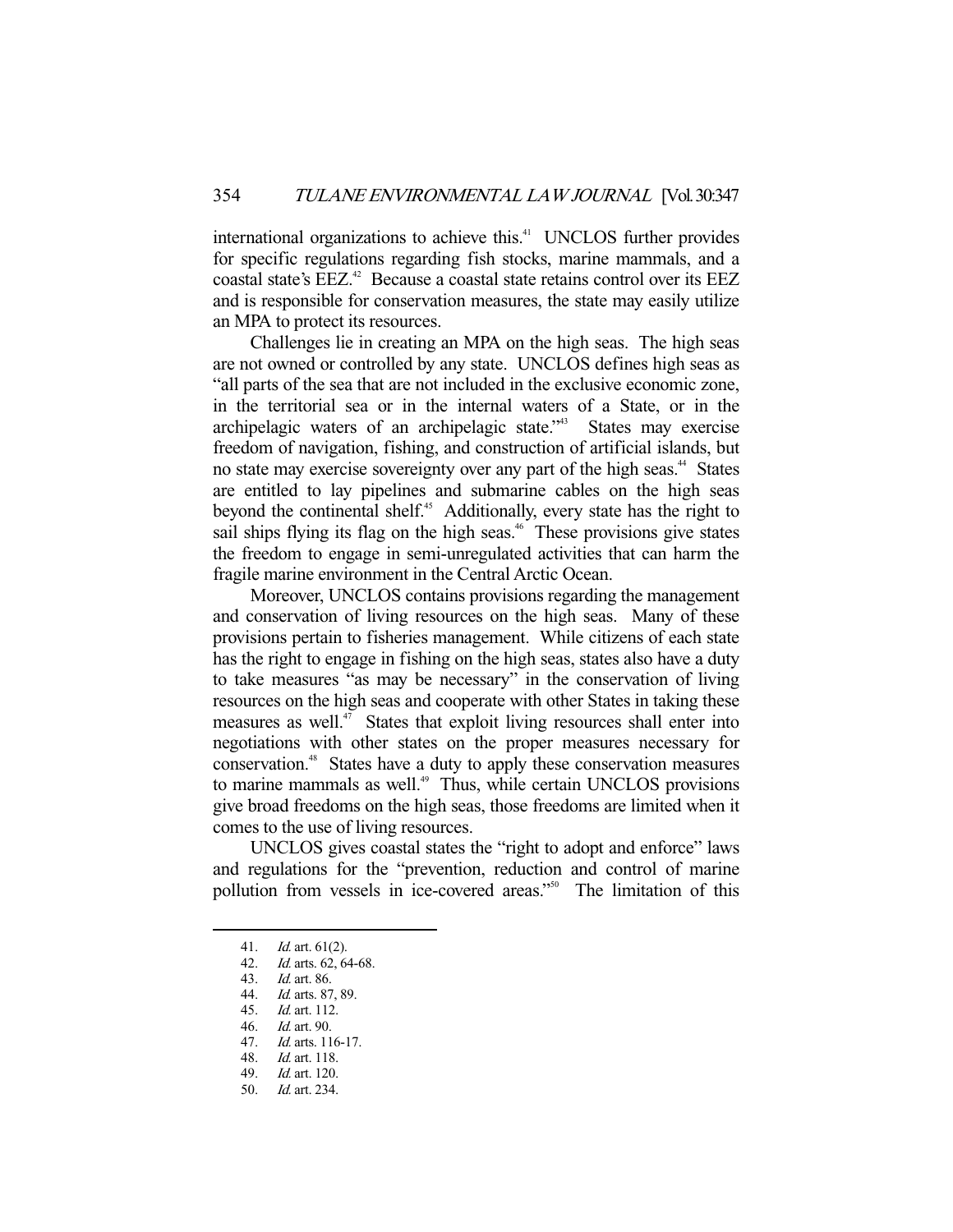provision is that it applies to coastal states' EEZs, not the high seas.<sup>51</sup> The ice-covered areas have "particularly climatic conditions," and ice-covered areas for most of the year create hazards to navigation; furthermore, the pollution could cause extreme harm or irreparable disturbance to the marine ecological balance.<sup>52</sup> These laws and regulations shall be based on the best available scientific evidence.<sup>53</sup> UNCLOS does not include MPAs as a specific requirement to comply with the obligations.<sup>54</sup> Because UNCLOS provides a special provision for ice-covered areas, the Arctic Council and the Arctic coastal states must take these provisions into consideration when discussing the implementation of an MPA in the Central Arctic Ocean. There must be a balance between shipping needs in the Arctic and environmental protection measures. An MPA only partially closed to shipping protects the Arctic ecosystem and facilitates the shipping economy at the same time.

3. The International Maritime Organization

 The International Maritime Organization (IMO) is a specialized agency of the United Nations that sets global standards on the safety, security, and environmental performance of international shipping.<sup>55</sup> The IMO has two key conventions that apply to the Arctic: the International Convention for the Safety of Life at Sea (SOLAS) and the International Convention for the Prevention of Pollution from Ships (MARPOL).<sup>56</sup> Under these conventions, the IMO adopted its first binding bipolar instrument, the International Code for Ships Operating in Polar Waters (Polar Code), which entered into force on January 1, 2017.<sup>57</sup>

 The IMO developed the Polar Code to increase ship safety and lessen the impact on both the people and environment in the remote, vulnerable, and potentially harsh polar waters.<sup>58</sup> It recognized that polar waters impose navigational challenges on ships and that coastal communities and polar ecosystems in the Arctic are vulnerable to ship operations.59 The Polar Code also recognized the difference between

 <sup>51.</sup> Id.

 <sup>52.</sup> Id. art. 234.

 <sup>53.</sup> Id.

<sup>54.</sup> JAKOBSEN, *supra* note 5, at 10.

 <sup>55.</sup> Introduction to IMO, INT'L MAR. ORG., http://www.imo.org/en/About/Pages/Default. aspx (last visited Mar. 8, 2017).<br>56. *List of IMO Col* 

List of IMO Conventions, INT'L MAR. ORG., http://www.imo.org/en/About/ Conventions/ListOfConventions/Pages/Default.aspx (last visited Mar. 8, 2017).

<sup>57.</sup> See Shipping in Polar Waters, supra note 9.

 <sup>58.</sup> See International Code for Ships Operating in Polar Waters, IMO Doc. MEPC 68/21/Add.1, pmbl. art. 1 (Jan. 1, 2017).

 <sup>59.</sup> Id. pmbl. arts. 3-4.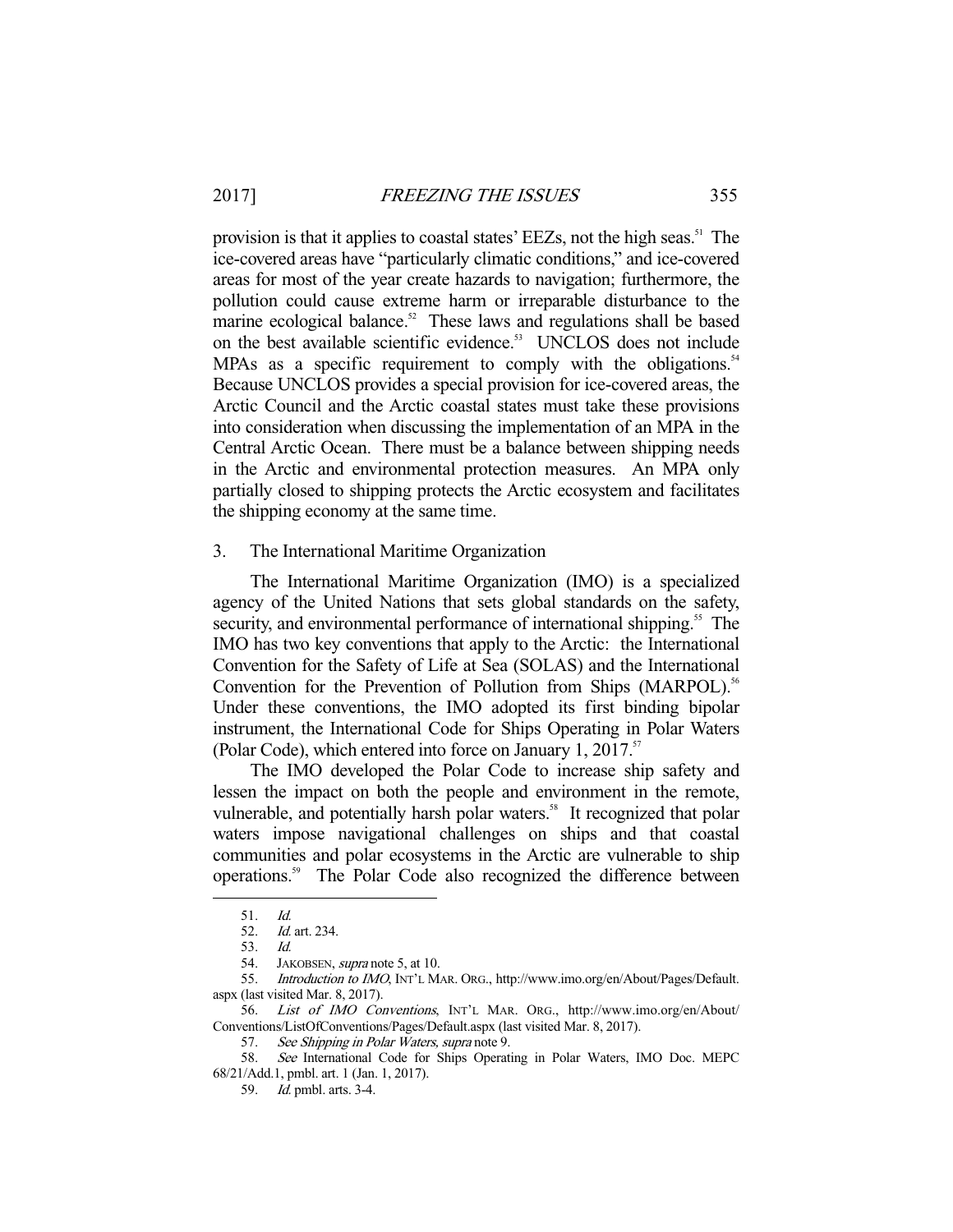Arctic and Antarctic waters, taking into account the legal and geographical differences.<sup>60</sup> Part II-A of the Polar Code addresses Part II-A of the Polar Code addresses mandatory environmental protections, such as a ban on the discharge of oil and oily mixtures and a prohibition on the discharge of food wastes onto ice.61 Throughout the negotiations, environmental groups called to extend an existing ban on the use and carriage of heavy fuel oil already in place in the Antarctic and Arctic regions, but they recognized that the mandatory environmental provisions in the Polar Code were a good start.<sup>62</sup> Additionally, the safety provisions of the Polar Code are intended to benefit vessels will also enhance protection of the environment.<sup>63</sup>

 However, although the Polar Code is binding, the IMO does not have a mandatory enforcement mechanism. Thus, it is up to individual states to comply with the Polar Code. For this reason, the Arctic Council is the international body best suited to enforce the Polar Code.<sup>64</sup> In the Arctic's Northwest Passage, there are five routes that the Arctic Council recognizes are not considered suitable for shipping but may be used by ships.<sup>65</sup> Because the IMO relies on voluntary state party enforcement, the Arctic Council states must be the voluntary enforcers of the Polar Code.<sup>66</sup> The Arctic coastal states, having an interest in what goes on in the Arctic waters they border, should implement an enforcement declaration between themselves. Although Polar Code noncompliance costs would be high for shipping lines, the Arctic Council would suffer minimal consequences because it already has provisions for mutual operations that enables them to cover their losses.<sup>67</sup> The IMO and Arctic Council could combine their expertise in their respective fields to work together and not only enforce the Polar Code but start implementing MPAs as well.

 If the IMO and the Arctic Council worked together here, they could strengthen the Arctic Council's power to implement an MPA. However, the voluntary nature of the Arctic Council and the IMO do not suggest that the two organizations will work together to strengthen the Arctic Council's power. Although if Finland leads the Arctic Council to become

 <sup>60.</sup> Id. pmbl. art. 6.

 <sup>61.</sup> Id. para. II-A, art. 1.1.1, art. 5.2.1.1.

 <sup>62.</sup> See Stephanie Altman, International Maritime Organization Adopts Polar Code, 47 TRENDS 13, 15 (2016).

 <sup>63.</sup> Id.

<sup>64.</sup> Richard O.G. Wanerman, Freezing Out Noncompliant Ships: Why the Arctic Council Must Enforce the Polar Code, 47 CASE W.RES.J.INT'L L. 429, 434 (2015).

 <sup>65.</sup> Id. at 435-36.

 <sup>66.</sup> Id. at 445.

 <sup>67.</sup> See id. at 448.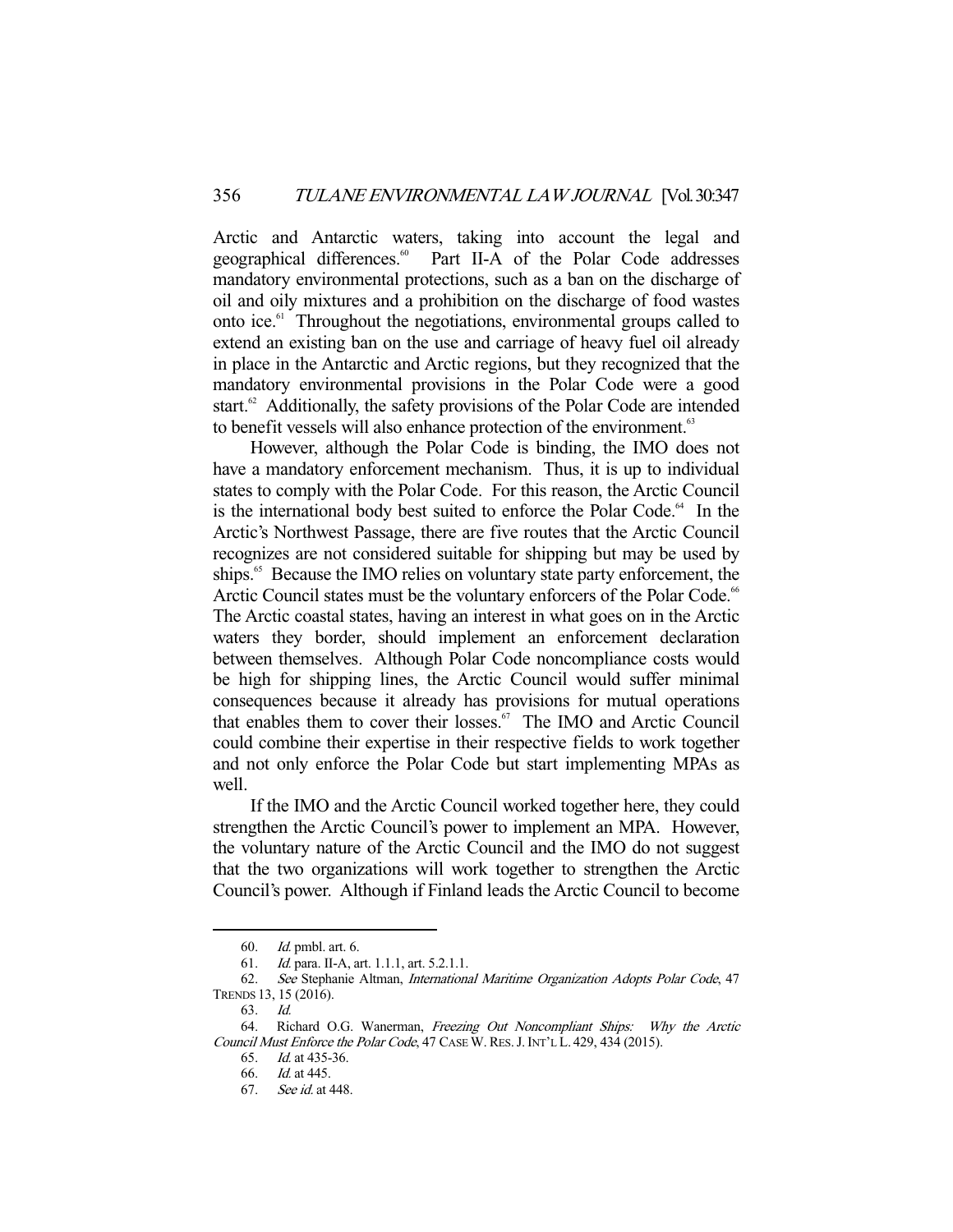a policy-maker, the policies will adapt to custom over time. Moreover, because international law already recognizes that certain environmental provisions are necessary in order to keep the Arctic open and preserved for future generations, international law may give the Arctic Council power to implement an MPA.<sup>68</sup> Finland can push for an addendum to the Ottawa Declaration that provides for an interpretation of international law to this extent, giving the Arctic Council both power to enforce the Polar Code and protect and preserve the Arctic high seas by implementing an MPA.

 The IMO is also responsible for designating Particularly Sensitive Sea Areas (PSSA) that need special protection.<sup>69</sup> In order to be designated a PSSA, an area must meet certain criteria such as a critical habitat, spawning or breeding grounds, or scientific and educational criteria.70 Previously designated PSSAs include the Great Barrier Reef (Australia), the Canary Islands (Spain), and the Baltic Sea area (Denmark, Estonia, Finland, Germany, Latvia, Lithuania, Poland, and Sweden).<sup>71</sup> Although the IMO recognizes the ecological importance of all oceans, it has yet to establish a PSSA outside of state territorial waters, making a PSSA in the Central Arctic Ocean a long shot.

#### III. BENEFITS OF A MARINE PROTECTED AREA

 A Pan-Arctic Network of MPAs, including high seas MPAs, immensely benefits the Arctic. Similar to the lack of a globally accepted definition of the Arctic, there are no clear legal definitions of MPAs.<sup>72</sup> In 2008, the International Union for Conservation of Nature (IUCN) presented an updated definition for a protected area: "a clearly defined geographical space, recognized, dedicated and managed, through legal or other effective means, to achieve the long-term conservation of nature with associated ecosystem services and cultural values."<sup>33</sup> Additionally, the Convention on Biological Diversity defines a protected area as a "geographically defined area which is designated or regulated and managed to achieve specific conservation objectives."<sup>74</sup> The IUCN defines an MPA as "any area of intertidal or subtidal terrain, together

 <sup>68.</sup> See id. at 450.

 <sup>69.</sup> Particularly Sensitive Sea Areas, INT'L MAR. ORG. [IMO], http://www.imo.org/en/ OurWork/Environment/PSSAs/Pages/Default.aspx (last visited Feb. 12, 2017).

 <sup>70.</sup> Int'l Mar. Org., A 24/Res.982 (Feb. 6, 2006).

 <sup>71.</sup> Particularly Sensitive Sea Areas, supra note 69.

<sup>72.</sup> JAKOBSEN, *supra* note 5, at 6.

 <sup>73.</sup> The New IUCN Definition for 'Protected Area': Examining Its Effects on MPA Practice, 10 MPA NEWS 5, 1 (Nov. 2008).

 <sup>74.</sup> Convention on Biological Diversity, 1760 U.N.T.S. 79 (1992).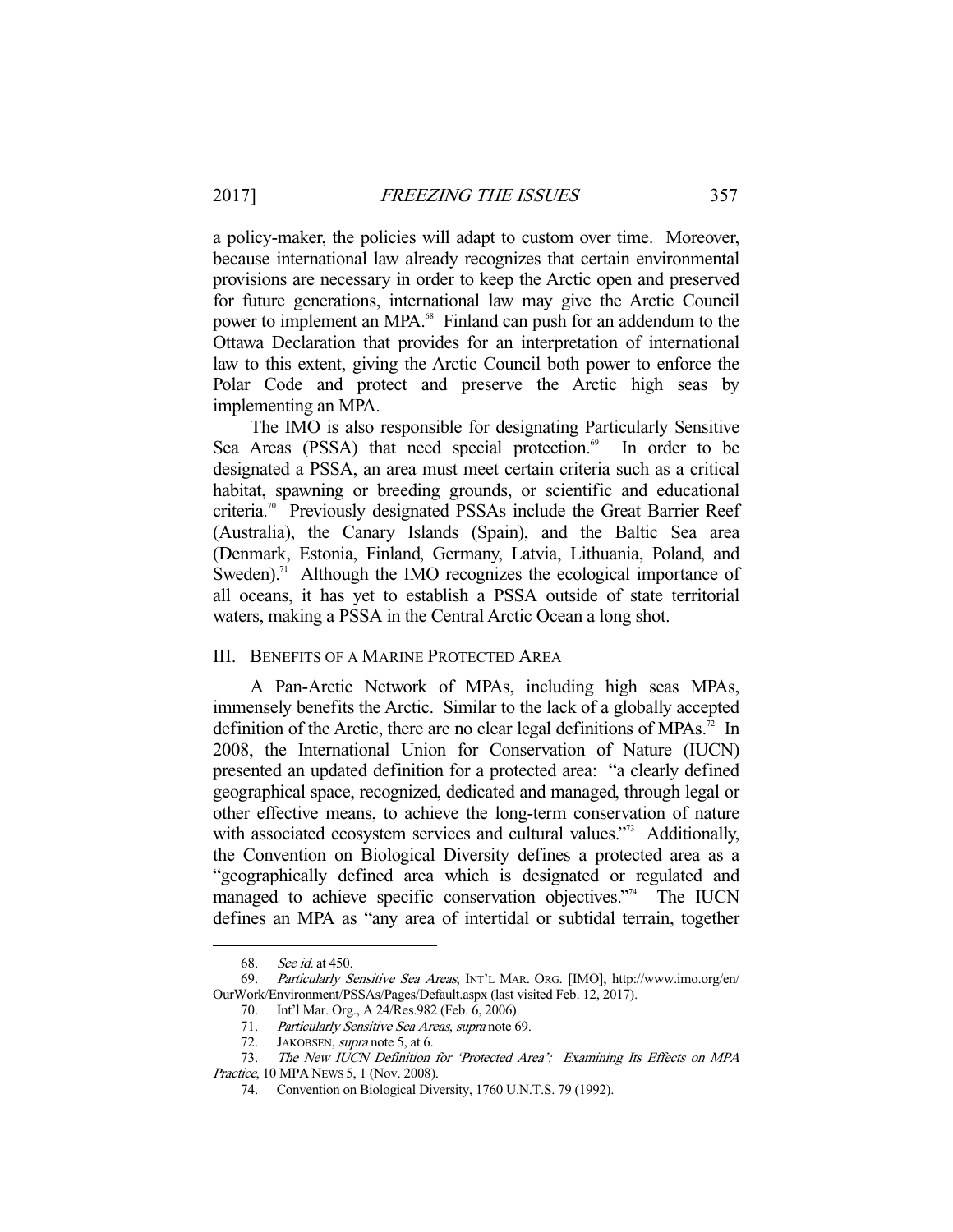with its overlying water and associated flora, fauna, historical and cultural features, which has been reserved by law or other effective means to protect part or all of the enclosed environment."75 In addition to those definitions, MPAs range from marine managed areas, which are not fully closed off from human activity all the time, to strict no-take areas.76 MPAs enjoy a special status based on their stringent regulation of human activity (e.g., shipping or fishing), by one or more measures (e.g., the prohibition of anchoring or bottom trawling), for one or more purposes (e.g., the preservation of habitats or conservation for marine scientific research). $77$ 

 MPAs "protect and preserve marine biodiversity, ecosystem function and special natural features, and preserve cultural heritage and subsistence resources."78 A Pan-Arctic MPA network accomplishes those goals. The Arctic Council expressed its willingness to develop this system with an Arctic Marine Strategic Plan in 2004 and their Framework for a Pan-Arctic Network of Marine Protected Areas.<sup>79</sup> The Arctic Council is aware that MPAs do not permanently take anything away from use, as they are commonly thought to do, but provide for future long-term use of the resources found in that area.<sup>80</sup> The Arctic waters have an impact in moderating climate change, and therefore protecting and conserving the environment is an urgent matter.<sup>81</sup> Coastal communities in Alaska are worried about the impact of climate change on their livelihood—namely erosion, subsistence, flooding, and loss of permafrost—and the Arctic Council recognizes that a "well-designed MPA network" might improve regulatory predictability.<sup>82</sup>

 A Pan-Arctic Network of MPAs benefits the Arctic in ecological resilience, culturally, and socio-economically. An ecologically resistant system gives the ecosystem the capability to resist a disturbance and recover from it quickly.<sup>83</sup> The ever-changing Arctic landscape and

<sup>75.</sup> JAKOBSEN, *supra* note 5, at 7.

 <sup>76.</sup> Douglas Fenner, Criticism of Marine Protected Areas by Fisheries Scientists, 108 MARINE POLLUTION BULL. 12, 12 (2016).

<sup>77.</sup> Erik J. Molenaar & Alex G. Oude Elferink, Marine Protected Areas in Areas Beyond National Jurisdiction: The Pioneering Efforts Under the OSPAR Convention, 5 UTRECHT L.REV. 5, 6 (2009).

Framework for a Pan-Arctic Network, supra note 1, at 5.

 <sup>79.</sup> Id.

<sup>80.</sup> Interview by Hannah Hoag with Martin Sommerkor, Marine Protected Areas Safeguard Future Use, NEWS DEEPLY ARTIC DEEPLY (Dec. 8, 2015), https://www.newsdeeply. com/arctic/community/2015/12/08/marine-protected-areas-safeguard-future-use [hereinafter Hannah Hoag Interview].

 <sup>81.</sup> Framework for a Pan-Arctic Network, supra note 1, at 6.

 <sup>82.</sup> Id. at 7.

 <sup>83.</sup> Id.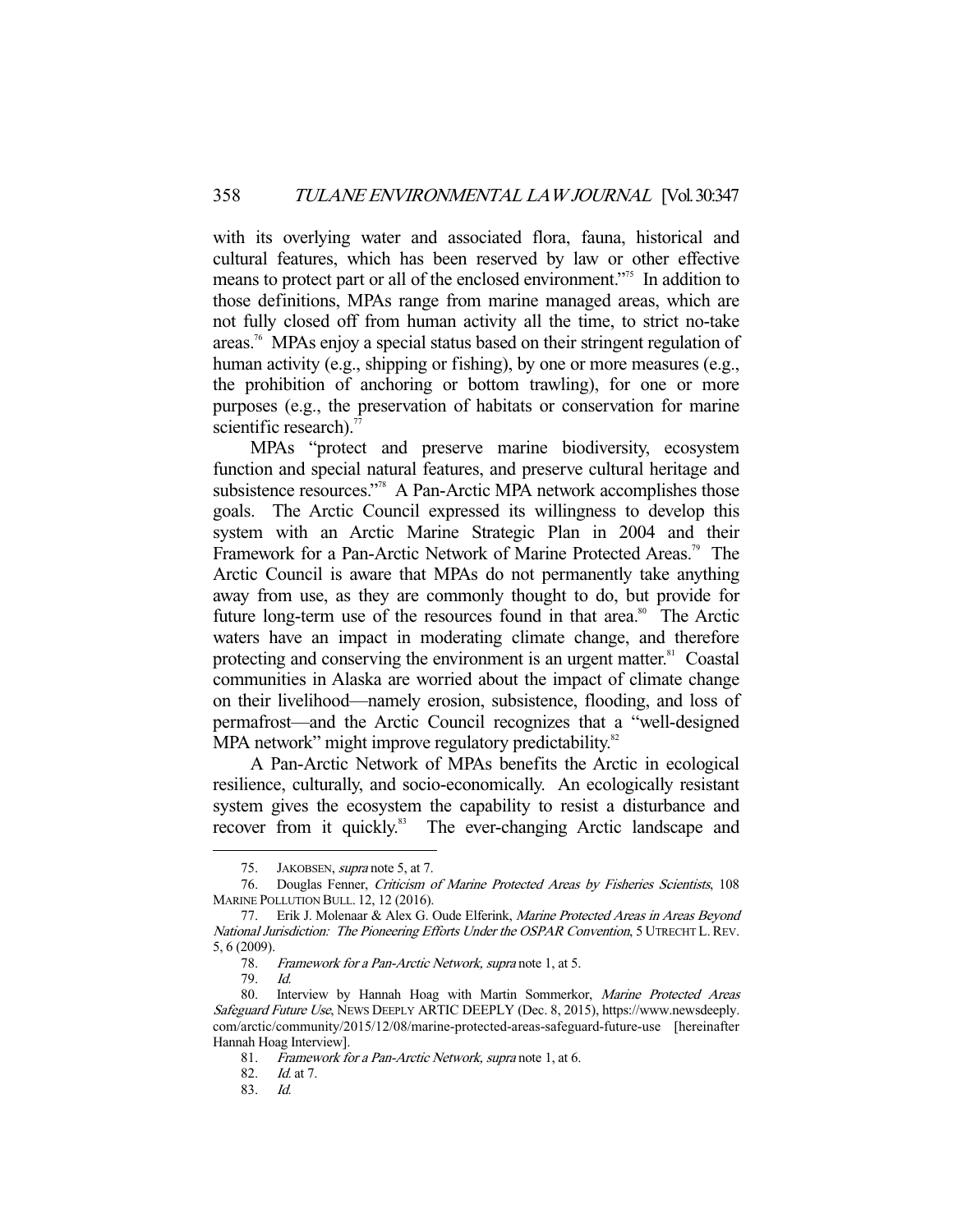melting ice brings new disturbances—tourism and oil drilling—to the Arctic, and an MPA helps the ecosystem adapt to these changes. An MPA provides the Arctic with the ability to protect natural ecological values, provides refuge for marine species, and supports the marine community structure in fisheries.<sup>84</sup> While MPAs placed where fisheries are already established could have a negative consequence to the fishing economy, MPAs placed in undisturbed marine biodiversity ecosystems serve an important role in restoring or improving performance.<sup>85</sup> MPAs placed in undisturbed portions of the Central Arctic Ocean serve this purpose. Climate change causes species in the southern oceans to travel to the Arctic in search of colder waters, and it is important to make sure there is a way to connect the habitats and conserve biodiversity.<sup>86</sup> Change is rapidly approaching the Arctic, and it is imperative that the Arctic states, and the Arctic Council, are consistent and proactive in preserving this biological diversity.<sup>87</sup>

 A Pan-Arctic Network of MPAs furthers several goals of the Arctic Council. These goals include: "conserving Arctic marine biodiversity and ecosystem functions; promoting the health and prosperity of all Arctic inhabitants; and advancing sustainable Arctic marine resource use."<sup>88</sup> These measures show that Arctic States have not just discussed implementing an MPA in the Central Arctic Ocean but are actively working on measures to make it possible. Additionally, an MPA will achieve goals set out in the Convention on Biological Diversity. Many countries in the Arctic are party to this convention and have committed themselves to establish  $10\%$  of their waters as MPAs.<sup>89</sup>

 Furthermore, given the sensitive nature and hard to reach areas of the Arctic, an oil spill poses severely detrimental effects on the Arctic. Since the Arctic is a treacherous and hard to reach place, there is no way to prevent the impacts of a spill. The consequences on Arctic animals such as walruses, polar bears, and belugas—would be devastating. For example, a study done on the effects of an oil well blowout in the U.S. Arctic Ocean, in the outer continental shelf of the Chukchi and Beaufort Seas off Alaska, shows that crude oil would spread for hundreds of miles

 <sup>84.</sup> Id.

 <sup>85.</sup> FLORA AKWILAPO, A COMPARATIVE STUDY ON MARINE PROTECTED AREAS BETWEEN AUSTRALIA AND TANZANIA 12 (2007).

 <sup>86.</sup> Hannah Hoag Interview, supra note 80.

 <sup>87.</sup> Id.

<sup>88.</sup> Framework for a Pan-Arctic Network, supra note 1, at 9.

<sup>89.</sup> Hannah Hoag Interview, *supra* note 80.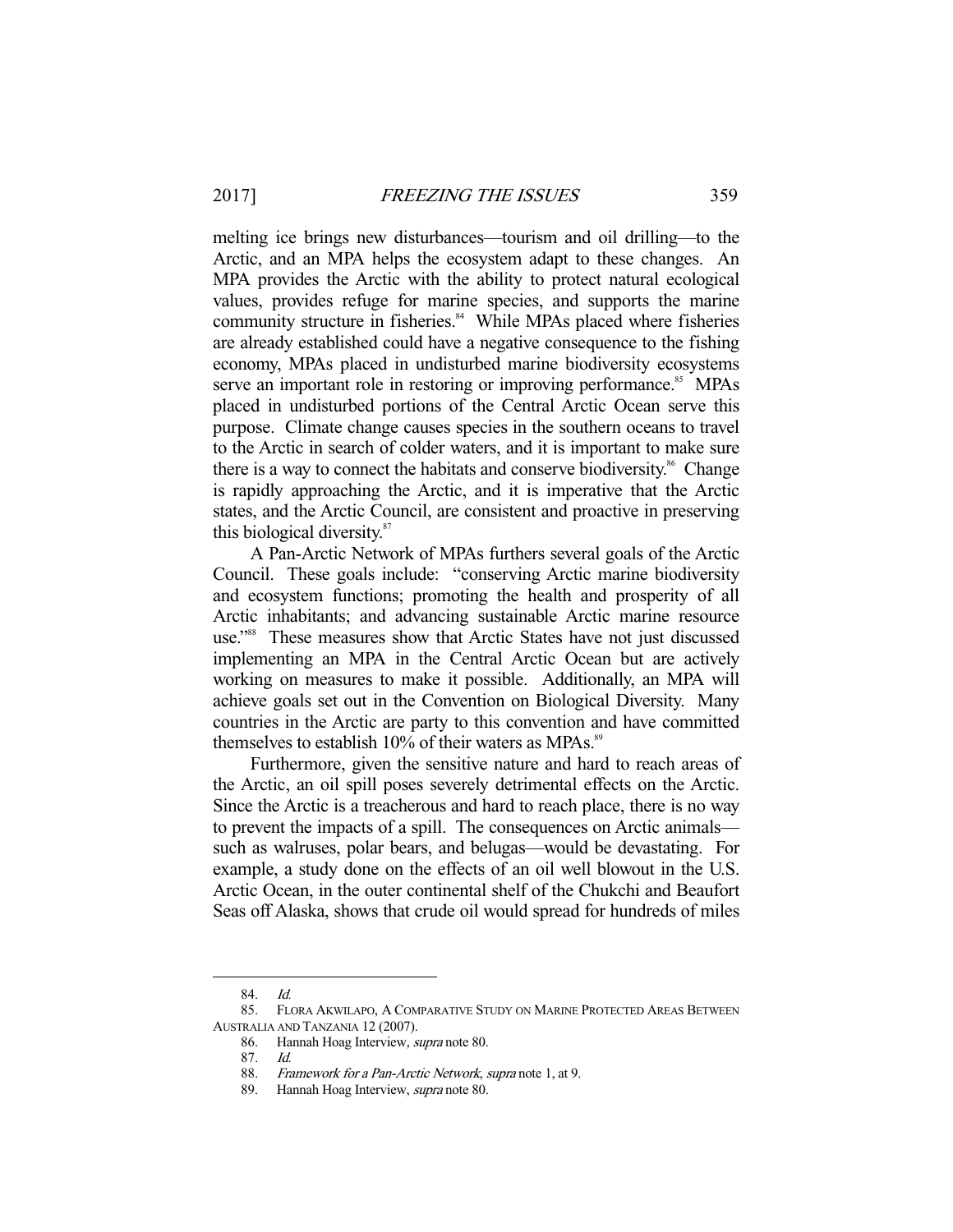and "devastate Alaska's shorelines, as well as marine life."90 An MPA preventing coastal states from oil and gas exploration and production activities is necessary to protect this fragile ecosystem and benefits the rehabilitation of this area in the long run. While the high seas MPA in Antarctica is focused on fishing and scientific research instead of oil and gas, the diligence the United States and New Zealand showed in agreeing to the Ross Sea MPA is an example the Arctic Council and Arctic coastal states should follow.

#### IV. ANTARCTIC REGIMES

 Antarctica has a regional regime for its governance just like the Arctic. However, there is an immense difference between the two regions including a permanent population in the Arctic (indigenous peoples), different climate systems, and Antarctica being a continent while most of the Arctic is sea and ice. Thus, the regimes have different policy goals and ways of governing. This, however, does not mean that the Arctic governing system cannot learn from what the Antarctic Treaty System has accomplished: implementing an MPA in the Antarctic high seas.

#### A. Antarctic Treaty System

 Countries whose scientists had been active in the area signed the Antarctic Treaty on December 1,  $1959$ .<sup>91</sup> The treaty applies to the area south of 60° South Latitude and includes all islands and ice shelves.<sup>92</sup> There are now fifty-three parties to the treaty, including Argentina, Australia, Chile, France, New Zealand, Norway, Russia, and the United States.<sup>93</sup> The treaty emphasizes the importance of scientific research, investigation, and the sharing of results between states.<sup>94</sup>

 Furthermore, the Protocol on Environmental Protection to the Antarctic Treaty emphasizes the importance of Antarctic marine life. This Protocol prohibits all activities related to Antarctic marine resources (except for scientific research) and puts forth the need for environmental

<sup>90.</sup> Anne Hawke & Jacob Eisenberg, NRDC Study Cites Huge Risk for Arctic Drilling, Supports Call for Permanent Ban, NAT. RES. DEF. COUNCIL (Dec. 13, 2016), https://www.nrdc. org/media/2016/161213-0; MARK WEST, NAT. RES. DEF. COUNCIL, THE FATE OF THE ARCTIC IN OFFSHORE OIL BLOWOUTS (Dec. 1, 2016), https://www.nrdc.org/sites/default/files/fate-oil-arcticocean-blowouts-report.pdf.

<sup>91.</sup> The Antarctic Treaty, SECRETARIAT ANTARCTIC TREATY, http://www.ats.aq/e/ats.htm.

<sup>92.</sup> Antarctic Treaty System, SCI. COMMITTEE ON ANTARCTIC RES., http://www.scar.org/ antarctic-treaty-system (last visited Mar. 4, 2017).

<sup>93.</sup> The Antarctic Treaty, supra note 91.

 <sup>94.</sup> Id.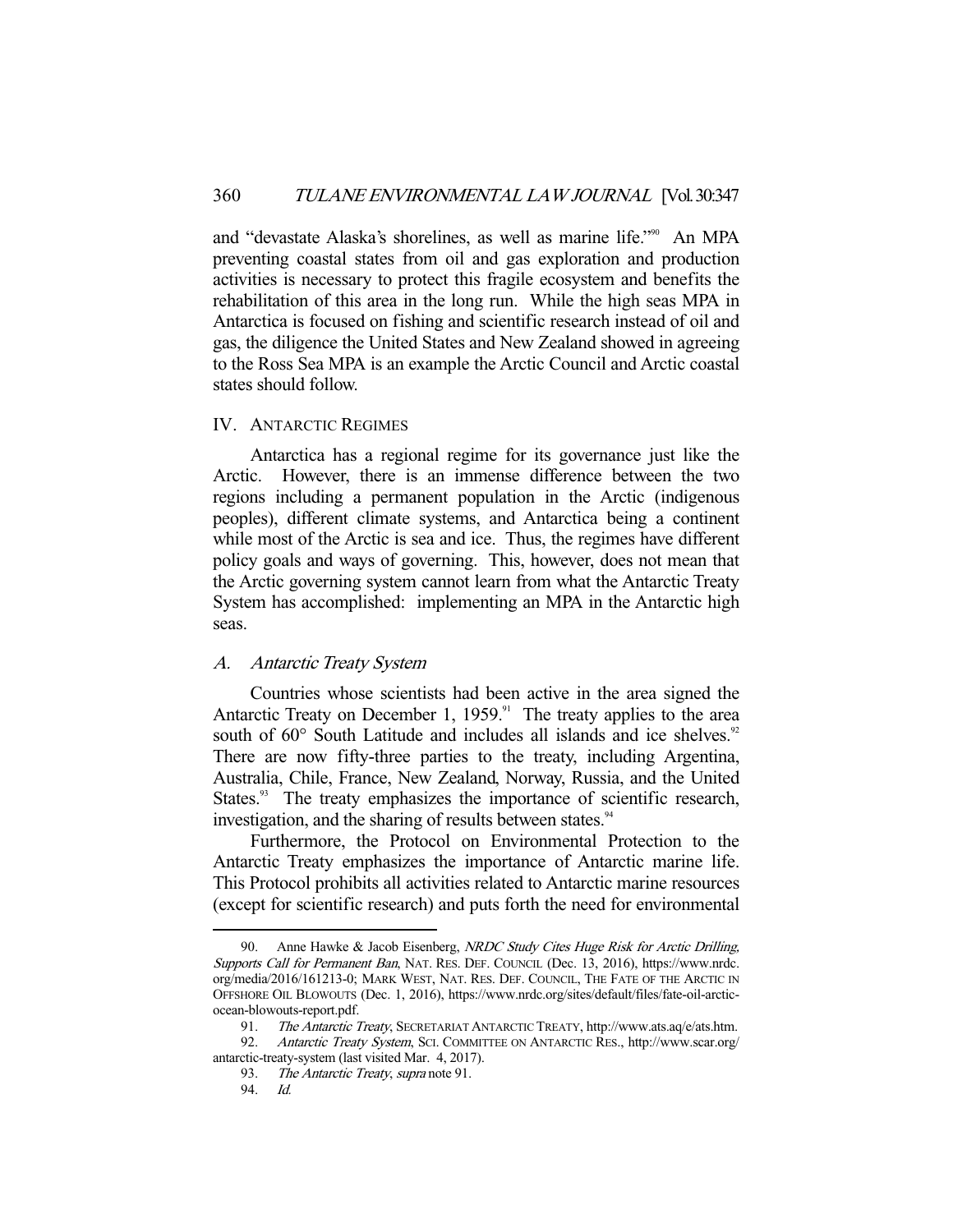impact assessments.<sup>95</sup> There are two other relevant international agreements: the Convention for the Conservation of Antarctic Seals (1972) and the Convention on the Conservation of Antarctic Marine Living Resources  $(1980)$ .<sup>96</sup> The three previously mentioned conventions, the Antarctic Treaty, and over 300 recommendations adopted by the Treaty parties, comprise the Antarctic Treaty System. $97$  Parties to the Treaty have promulgated rules that allow the stringent implementation of legally binding provisions to regulate activities in Antarctica, helping states designate MPAs in the high seas.<sup>98</sup> This system had time to put these conventions in place and is much more developed than the newer Arctic Council.

## B. Ross Sea Marine Protected Area

 In October 2016, all member countries of the Commission for the Conservation of Antarctic Marine Living Resources agreed to a joint proposal between the United States and New Zealand to establish an MPA with an area of over one million square kilometers off the coast of Antarctica.<sup>99</sup> The proposal was originally put forth in 2011 and refined from 2012-2015 with scientific data to support the MPA and specific boundaries for the exact location.<sup>100</sup> The MPA will limit or entirely prohibit some activities to meet specific conservation, ecosystem monitoring, habitat protection, and fisheries management objectives.<sup>101</sup> Parts of the MPA will allow some harvesting of krill and fish for scientific research, but the majority (72%) of the MPA will be a no-take zone, forbidding all fishing.<sup>102</sup> The Ross Sea is considered one of Earth's last "pristine areas" and is relatively untouched by human activities.<sup>103</sup>

 The establishment of the Ross Sea MPA in international waters provides hope that similar treaties can be ratified for other important

<sup>95.</sup> The Protocol on Environmental Protection, art. 7-8 (Oct. 4, 1991).<br>96. The Antarctic Treaty, BRIT. ANTARCTIC SURV. NAT. ENVT

The Antarctic Treaty, BRIT. ANTARCTIC SURV. NAT. ENVTL. RES. COUNCIL, https://www.bas.ac.uk/about/antarctica/the-antarctic-treaty/ (last visited Mar. 8, 2017).

 <sup>97.</sup> Id.

<sup>98.</sup> The Antarctic Treaty Explained, BRIT. ANTARCTIC SURV. NAT. ENVTL. RES. COUNCIL, https://www.bas.ac.uk/about/antarctica/the-antarctic-treaty/the-antarctic-treaty-explained/ (last visited Mar. 8, 2017).

<sup>99.</sup> CCAMLR To Create World's Largest Marine Protected Area, COMMISSION FOR CONSERVATION ANTARCTIC MARINE LIVING RESOURCES (Jan. 5, 2017), https://www.ccamlr.org/ en/news/2016/ccamlr-create-worlds-largest-marine-protected-area.

 <sup>100.</sup> Id.

 <sup>101.</sup> Id.

 <sup>102.</sup> Id.

 <sup>103.</sup> Antarctic Ocean Breakthrough: Ross Sea To Become World's Largest Marine Protected Area, INT'L UNION FOR CONSERVATION NATURE (Nov. 7, 2016), https://www.iucn.org/ news/antarctic-ocean-breakthrough-ross-sea-become-worlds-largest-marine-protection-area.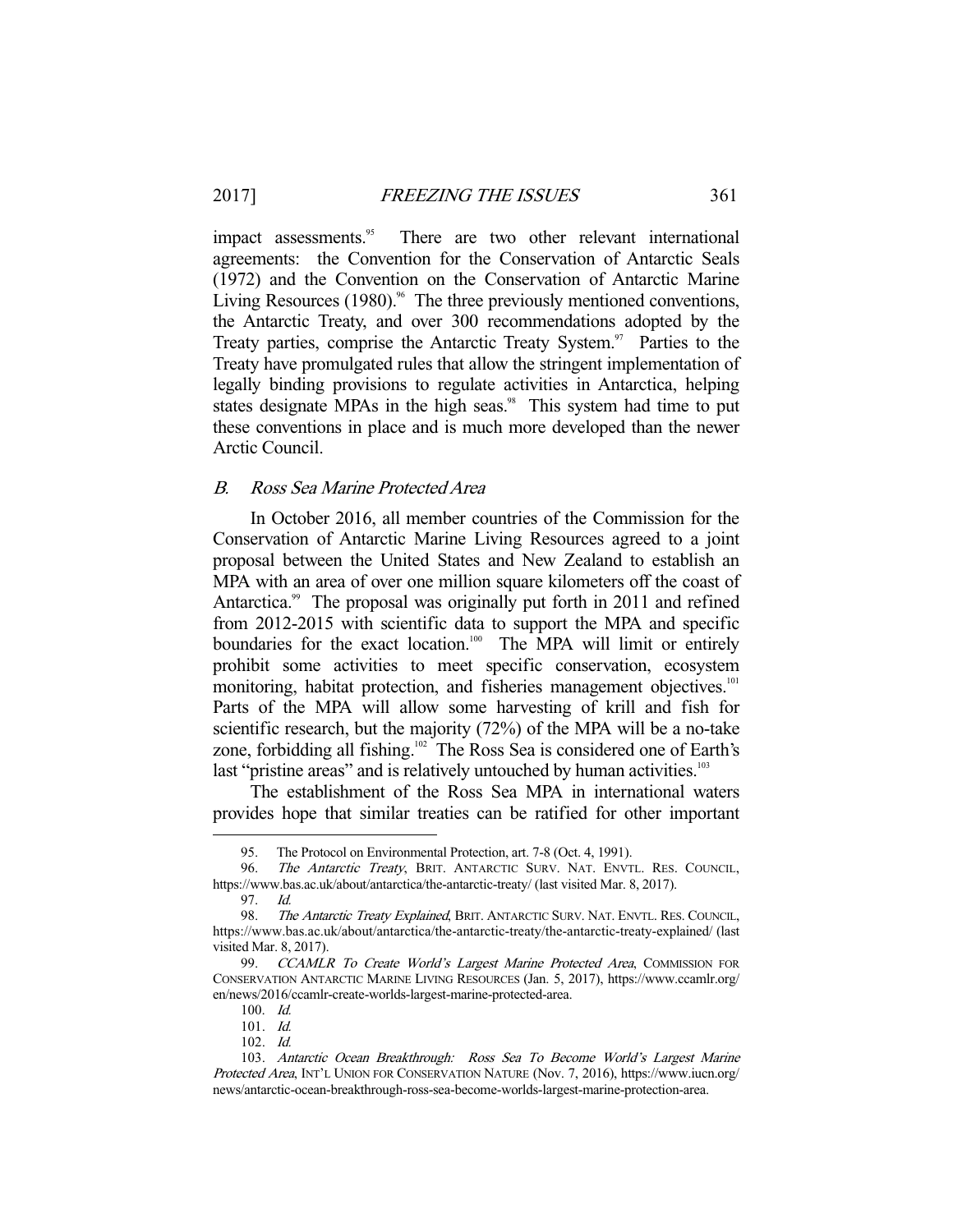areas of marine biodiversity in areas beyond national jurisdiction.<sup>104</sup> The Ross Sea MPA comes seven years after the Commission for the Conservation of Antarctic Marine Living Resources designated the first high seas MPA in the south Atlantic on the southern shelf of the South Orkney Islands.<sup>105</sup> The South Orkney Islands MPA was only designated after the boundaries were redrawn to exclude a commercial fishery in the region.106 The parties found a balance between freedoms of the high seas and principles of environmental protection.

## V. MARINE PROTECTED AREAS IN ARCTIC COASTAL STATES' WATERS

 Although there is no duty to implement an MPA in Arctic high seas, coastal states have a duty under UNCLOS to protect and preserve the environment in their exclusive economic zones. The coastal state retains sovereign rights in the natural resources of waters superjacent to the seabed, and of the seabed itself, and its subsoil, which includes the continental shelf.107 Furthermore, UNCLOS provides that coastal states may adopt laws and regulations in the EEZ for the "prevention, reduction and control of pollution from vessels" conforming to accepted international rules and standards.<sup>108</sup> These rules on vessel pollution must conform to the prescriptive and enforcement jurisdiction of the coastal state. $109$ 

 However, these rules do conflict with the rights and duties of other states in the EEZ that UNCLOS lays out: "all States, whether coastal or landlocked, enjoy . . . the freedoms . . . of navigation and overflight and of the laying of submarine cables and pipelines, and other internationally lawful uses of the sea related to these freedoms."<sup>110</sup> Although coastal states may enforce their rules, they are subject to the freedoms given to other states in Article 58. Rules of pollution conflict with freedoms of navigation because one provides for protection and the other lends a freedom.111 Some scholars believe that establishing an MPA in a coastal state's EEZ is a territorial claim that infringes on other states' freedom of

 <sup>104.</sup> Id.

<sup>105.</sup> CCAMLR To Create World's Largest Marine Protected Area, supra note 99.

<sup>106.</sup> Karen N. Scott, Conservation on the High Seas: Developing the Concept of the High Seas Marine Protected Areas, 27 INT'L J. MARINE & COASTAL L. 849, 855 (2012).

 <sup>107.</sup> UNCLOS, supra note 33, art. 56(1)(a).

 <sup>108.</sup> Id. art. 211(5).

<sup>109.</sup> *Id.* art. 220; JAKOBSEN, *supra* note 5, at 36.

 <sup>110.</sup> UNCLOS, supra note 33, art. 58(1)(a).

<sup>111.</sup> JAKOBSEN, *supra* note 5, at 38.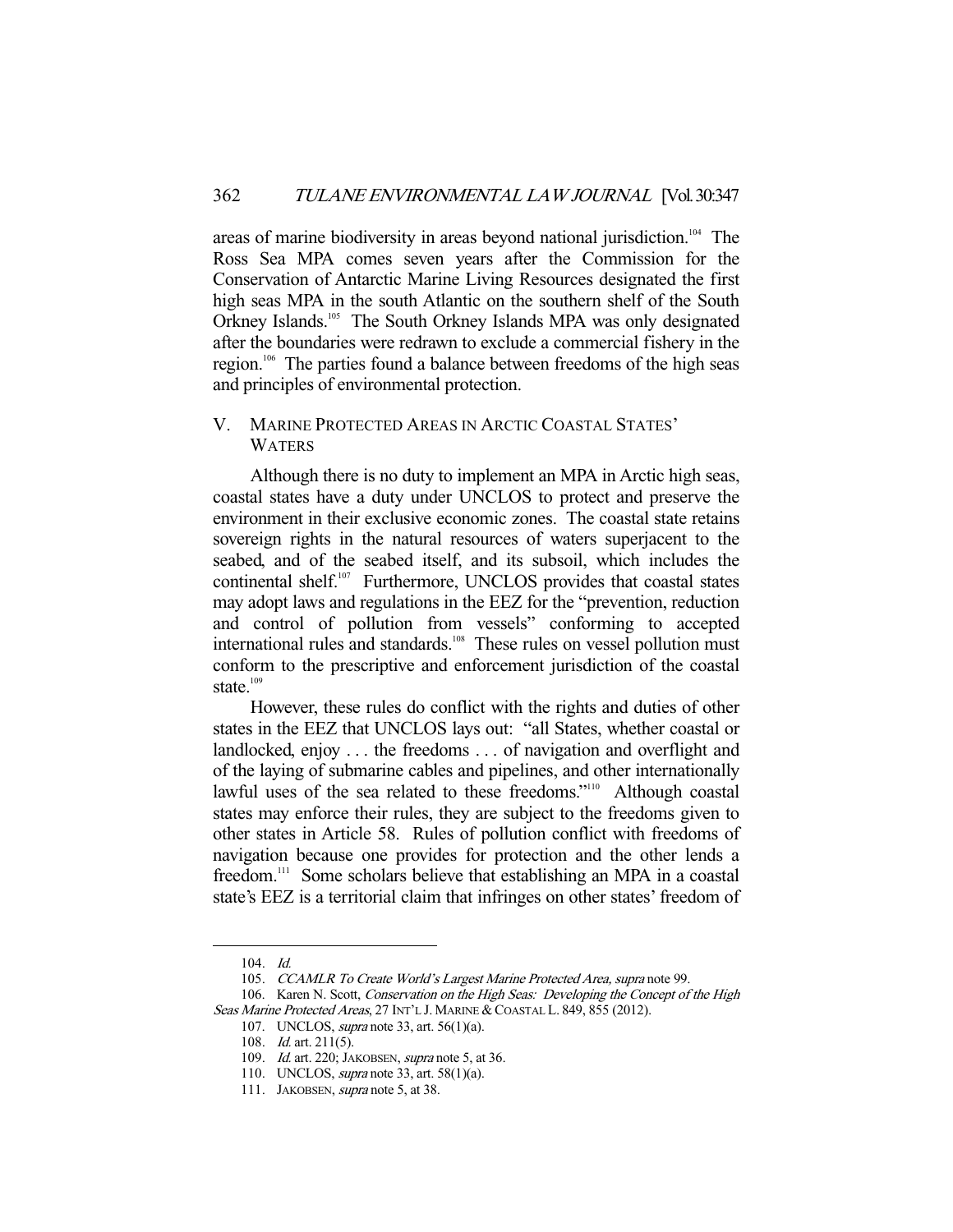navigation.<sup>112</sup> However, UNCLOS directs states to "protect and preserve" the marine environment and gives them sovereign rights over living resources.113 Additionally, while Article 194(4) directs states to take measures to prevent, reduce, or control pollution of the marine environment, it also prohibits states from interfering with rights for activities carried out by other states, including freedom of navigation. However, Article 194(5) directs states to take necessary measures to protect rare or fragile ecosystems, and the Arctic ecosystem certaintly qualifies as one that needs more protection and less pollution from shipping.

 The United States and Canada committed to significant progress in the protection of Arctic waters in their jurisdiction. In December 2016, the United States and Canada agreed to work together to protect the Arctic region they share.<sup>114</sup> The United States agreed to limit offshore oil and gas in the majority of U.S. waters in the Chukchi and Beaufort Seas, while Canada agreed to "designate all Arctic Canadian waters as indefinitely off limits to future offshore Arctic oil and gas licensing, with a review every five years."115 In addition to the science-based approach to oil and gas, both countries will begin the first processes ever to identify sustainable shipping lanes throughout their shared Arctic waters.<sup>116</sup> The U.S. Coast Guard will launch a "Port Access Route Study" in order to establish vessel routing measures with traffic separation schemes, recommended routes with low impact, and Areas To Be Avoided.<sup>117</sup> Lastly, the United States committed to support and strengthen existing commercial fisheries and to conduct scientific research to improve our understanding of the Arctic.<sup>118</sup> The United States and Canada expressed hope that the other Arctic coastal states and the Arctic Council body will take initiative towards similar goals and set the stage for deeper partnerships with the other Arctic states.<sup>119</sup>

 <sup>112.</sup> UNCLOS, supra note 33, arts. 56, 192-194; JAKOBSEN, supra note 5, at 39.

 <sup>113.</sup> UNCLOS, supra note 33, arts. 56, 192-194; JAKOBSEN, supra note 5, at 39.

<sup>114.</sup> Jake Schmidt, Canada and U.S. Announcement on Arctic Oil Drilling Is a Win, NAT. RESOURCES DEF. COUNCIL: EXPERT BLOG (Dec. 21, 2016), https://www.nrdc.org/experts/jakeschmidt/canada-and-us-announcement-arctic-oil-drilling-win.

<sup>115.</sup> Id. (internal quotation omitted).

 <sup>116.</sup> Press Release, The White House—President Barack Obama, United States—Canada Joint Arctic Leaders' Statement (Dec. 20, 2016), https://obamawhitehouse.archives.gov/thepress-office/2016/12/20/united-states-canada-joint-arctic-leaders-statement.

 <sup>117.</sup> Id.

 <sup>118.</sup> Id.

 <sup>119.</sup> Id.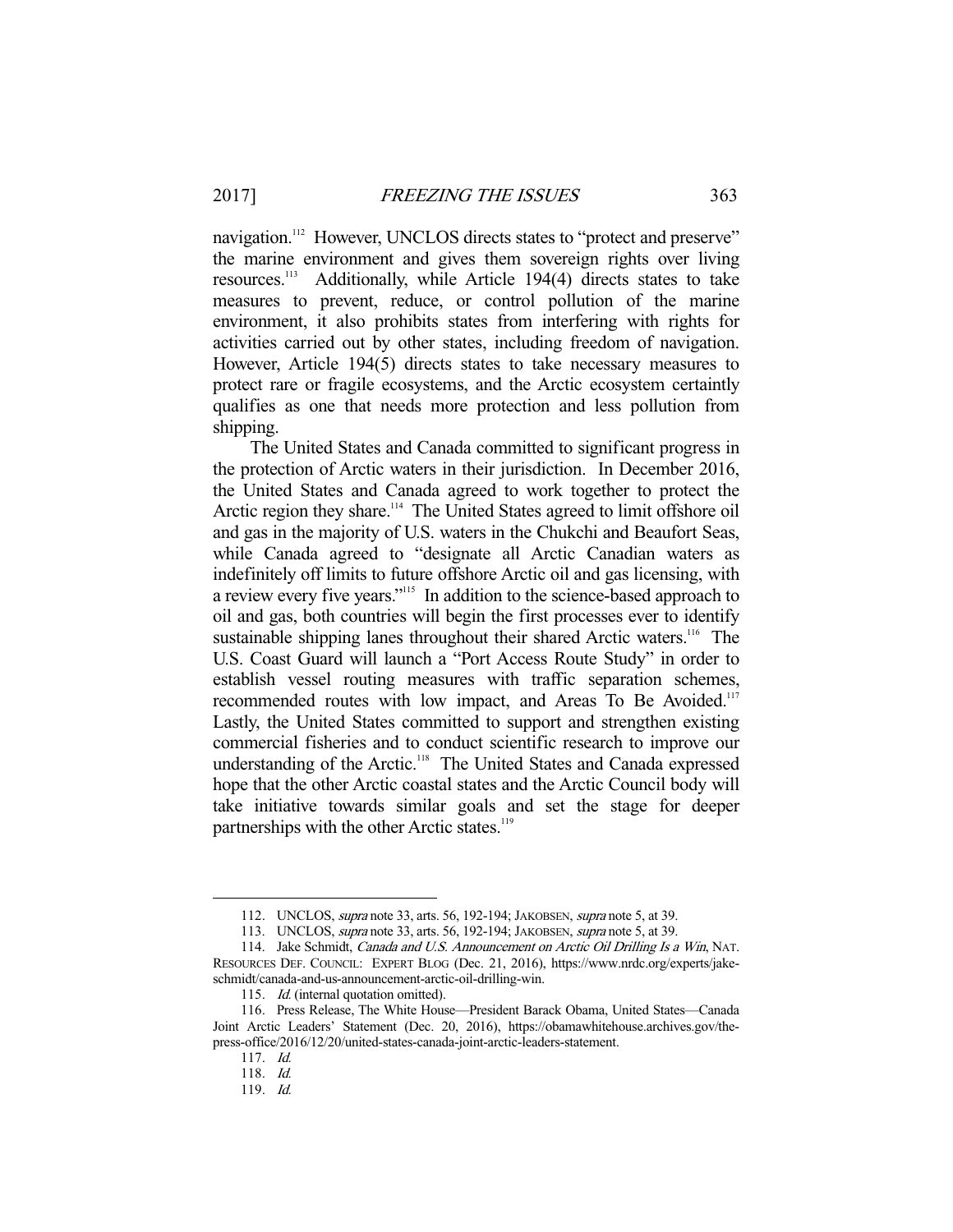The Arctic Council set a goal to establish a network of MPAs, but production was halted in 2004 until a state stepped up to take initiative.<sup>120</sup> This was not picked up again until the 2015 Framework for a Pan-Arctic Network of MPAs.<sup>121</sup> This Framework focuses on a network of MPAs in coastal state EEZs, with a possible link to the high seas. However, it will not provide a framework for MPAs in areas beyond national jurisdiction. $122$  In addition to the efforts by Canada and the United States, Norway has submitted marine parts of seven protected areas in its EEZ to join an MPA network.<sup>123</sup> This Framework provides an important tool to obtain Arctic MPAs that can be used in establishing MPAs in the high seas.

#### VI. MARINE PROTECTED AREAS IN THE HIGH SEAS

 International law does not provide a consistent legal framework on creating MPAs in the high seas. The high seas cover roughly 64% of the total ocean surface, meaning many of the fragile ecosystems may remain unprotected.<sup>124</sup> While there are some ecosystems located onshore or within a coastal state's EEZ, there are marine formations such as submarine canyons and hydrothermal vents that are most likely located in the high seas and subject to a lack of protection.<sup>125</sup> Although MPAs in the high seas are a complicated matter, given the lack of adequate implementing treaties and differences in opinions by states, they are possible, as seen through two MPAs implemented in Antarctic waters: the Ross Sea and the South Orkney Islands. These MPAs are products of international cooperation and persistence on the parts of the United States and New Zealand (regarding the Ross Sea). With the cooperation of the Arctic coastal states, and the persistence of the United States, Canada, and Norway to implement MPAs in their EEZs, a high seas MPA in the Central Arctic Ocean is attainable.

 Two regimes within UNCLOS govern this part of the oceans: the high seas regime and Part XI, applicable to the Area Beyond National Jurisdiction (ABNJ). These two regimes overlap, and there is not a consensus on whether the living resources within the Area are covered by the high seas provisions or Part XI on the common heritage of

<sup>120.</sup> JAKOBSEN, *supra* note 5, at 235.

 <sup>121.</sup> See Framework for a Pan-Arctic Network, supra note 1.

<sup>122.</sup> JAKOBSEN, *supra* note 5, at 237.

<sup>123.</sup> Framework for a Pan-Arctic Network, supra note 1, at 18.

<sup>124.</sup> Tullio Scovazzi, Marine Protected Areas on the High Seas: Some Legal and Policy Considerations, 19 INT'L.J. MARINE & COASTAL L. 1, 1 (2004).

 <sup>125.</sup> Id.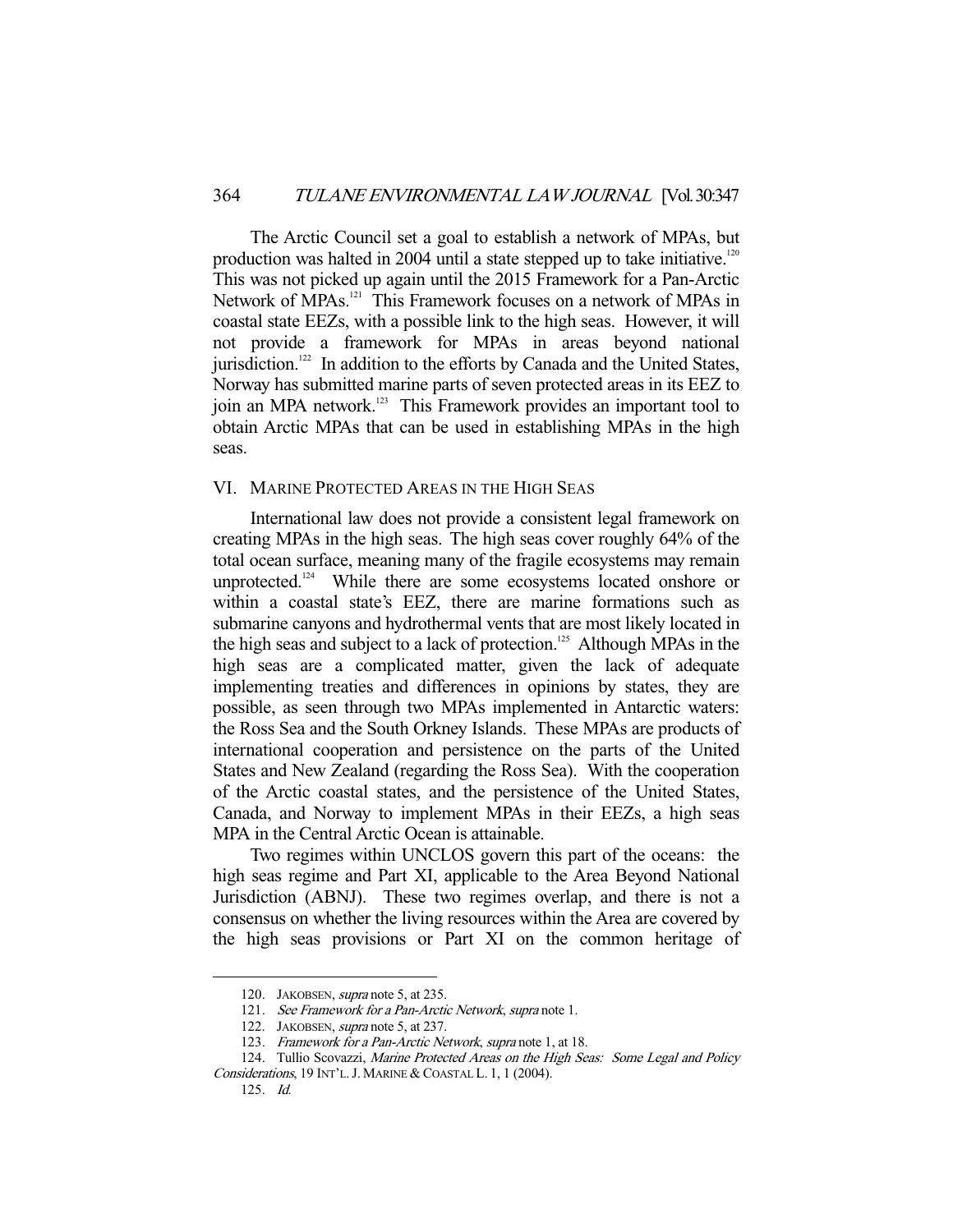mankind.<sup>126</sup> Freedoms on the high seas include fishing and navigation, while Part XI is more restrictive, setting up rules for protecting the marine environment from impacts of mining activities.<sup>127</sup> Scholars argue that this provision gives the International Seabed Authority (the competent legal body in charge of the Area) the power to establish a high seas MPA.<sup>128</sup> However, the majority of discussions for ABNJ MPA implementation occur in the Ad Hoc Open-Ended Informal Working Group established by the United Nations in 2004.<sup>129</sup>

 UNCLOS directs states to cooperate on both a global and regional basis in formulating international rules and standards for the protection and preservation of the marine environment; therefore, establishing an MPA on the high seas must cooperate with this provision.<sup>130</sup> Given the freedoms of the high seas that UNCLOS provides for all states, a treaty for an MPA must not infringe on said freedoms and the states must carefully decide which area they want to protect.<sup>131</sup> An additional challenge to a high seas MPA is that a treaty would only be binding to the states who sign it. $^{132}$ 

 State practice supports creating MPAs on the high seas. The 1946 International Convention on the Regulation of Whaling protects over 30% of the oceans with whale sanctuaries and several regional fisheries management organizations closed high seas to fishing or particular types of fishing.<sup>133</sup> Additionally, the Convention for the Protection of Marine Environment of the North-East Atlantic (OSPAR Commission) established the first network of six high seas MPAs in the Northeast Atlantic in 2010 to support spatial and ecosystem-focused management.<sup>134</sup> Nevertheless, challenges still exist when an area Nevertheless, challenges still exist when an area supported by a regional sea organization does not have a multilateral legal basis supporting the designation.<sup>135</sup>

 Although rare, the Arctic Council is capable of putting forth legally binding instruments. They have agreed to two so far: the Agreement on Cooperation on Aeronautical and Maritime Search and Rescue in the Arctic (SAR) and the Agreement on Cooperation on Marine Oil

 <sup>126.</sup> Molenaar & Elferink, supra note 77, at 7.

 <sup>127.</sup> UNCLOS, supra note 33, art. 145.

 <sup>128.</sup> Molenaar & Elferink, supra note 77, at 8.

 <sup>129.</sup> Id. at 11-12.

<sup>130.</sup> UNCLOS, *supra* note 33, art. 197; JAKOBSEN, *supra* note 5, at 53.

<sup>131.</sup> JAKOBSEN, *supra* note 5, at 53.

 <sup>132.</sup> Vienna Convention on the Law of Treaties art. 34, May, 23, 1969, 115 U.N.T.S. 331.

<sup>133.</sup> Scott, *supra* note 106, at 851-52.

<sup>134.</sup> *Id.* at 853.

<sup>135.</sup> *Id.* at 855.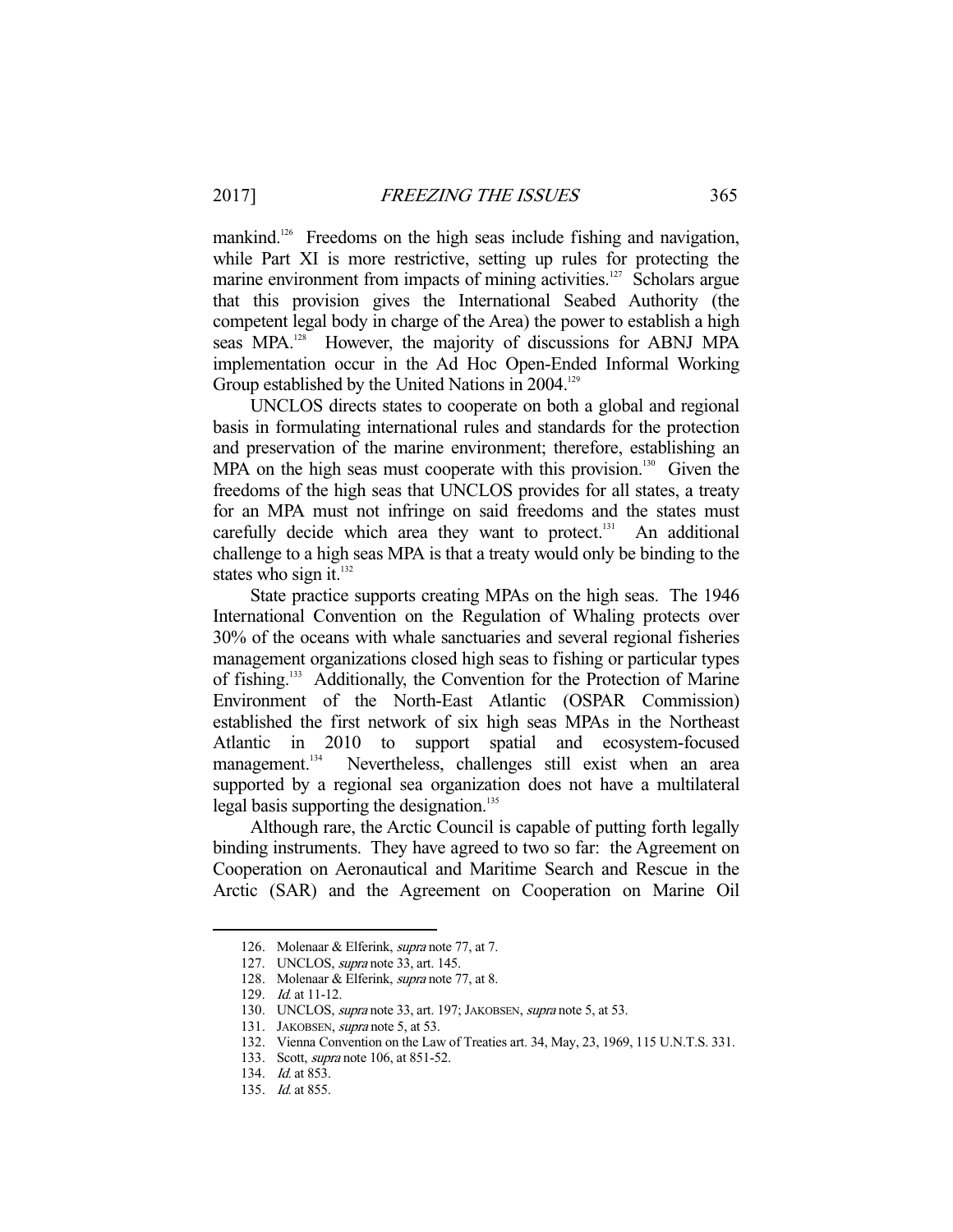Pollution Preparedness and Response in the Arctic (MOPPR).<sup>136</sup> Although the Arctic Council is mainly a discussion forum for Arctic issues, the Norwegian ministers were able to achieve these binding agreements by mandating Task Forces to develop an international instrument for cooperation.<sup>137</sup> While the SAR Agreement applies to the territorial limits of states' waters, the MOPPR Agreement directs states to monitor activities to identify pollution incidents not only in their jurisdiction but in adjacent waters beyond the jurisdiction of any state, where feasible.<sup>138</sup> This provision illustrates how the Arctic Council can develop its framework to overcome the challenges of implementing a high seas MPA. By putting together a Task Force, Finland (the next chair of the Arctic Council) can continue the framework development of an MPA network—the main goal in both states' EEZs and the high seas. The chairman should think about putting in a provision similar to MOPPR's stating that coastal states should, while complying with UNCLOS, aim to protect and initiate measures to implement a high seas MPA in their adjacent waters.

 The Arctic coastal states are capable of producing a binding legal initiative in the high seas, as seen by the Declaration Concerning The Prevention of Unregulated High Seas Fishing in the Central Arctic Ocean (Oslo Declaration).139 The Oslo Declaration recognizes the effect of climate change on the Arctic ecosystem and that human activities are more present in the Arctic now than ever.<sup>140</sup> The Oslo Declaration continues, recognizing that fish stocks occur in the Arctic high seas and that ice in the high seas is continuing to melt.<sup>141</sup> The Oslo Declaration implements interim measures to monitor fishing and perform scientific research in the high seas entirely surrounded by waters of each of the Arctic coastal states. $142$  These measures do not infringe on other international legal obligations, such as UNCLOS and regional fisheries management agreements. Following this framework, the Arctic coastal states can start discussions on creating a high seas MPA that does not infringe on international law.

 <sup>136.</sup> Agreements, ARCTIC COUNCIL (Sept. 16, 2015), http://www.arctic-council.org/index. php/en/our-work/agreements.

 <sup>137.</sup> Id.

 <sup>138.</sup> Agreement on Cooperation on Marine Oil Pollution Preparedness and Response in the Arctic art. 7(1), ARCTIC COUNCIL (May 15, 2013).

 <sup>139.</sup> Declaration Concerning the Prevention of Unregulated High Seas Fishing in the Central Arctic Ocean (July 16, 2015), https://www.regjeringen.no/globalassets/departementene/ ud/vedlegg/folkerett/declaration-on-arctic-fisheries-16-july-2015.pdf.

 <sup>140.</sup> Id.

 <sup>141.</sup> Id.

 <sup>142.</sup> Id.